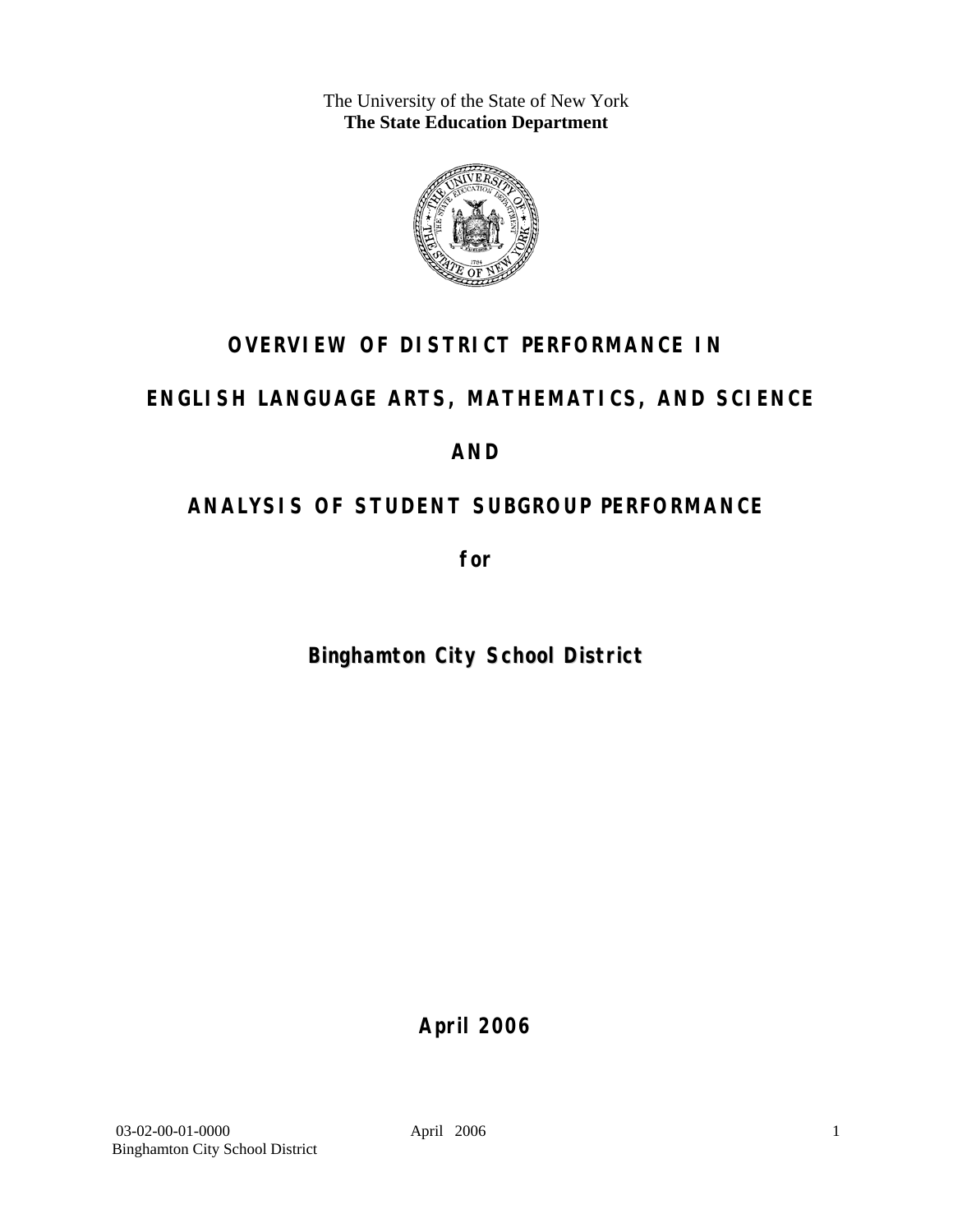### **THE UNIVERSITY OF THE STATE OF NEW YORK**

### **Regents of The University**

| Hollis                |
|-----------------------|
| New Rochelle          |
|                       |
| <b>North Syracuse</b> |
| New York              |
|                       |
| Buffalo               |
| Hartsdale             |
| Albany                |
| <b>Bronx</b>          |
| <b>Binghamton</b>     |
| Rochester             |
| New York              |
| <b>Brooklyn</b>       |
| <b>Great Neck</b>     |

### **President of The University and Commissioner of Education**

RICHARD P. MILLS

**Interim Deputy Commissioner for Elementary, Middle, Secondary and Continuing Education**  JEAN STEVENS

#### **Assistant Commissioner for Standards, Assessment and Reporting**  DAVID M. ABRAMS

#### **Coordinator, Information and Reporting Services**

MARTHA P. MUSSER

The State Education Department does not discriminate on the basis of age, color, religion, creed, disability, marital status, veteran status, national origin, race, gender, genetic predisposition or carrier status, or sexual orientation in its educational programs, services and activities. Portions of this publication can be made available in a variety of formats, including braille, large print or audio tape, upon request. Inquiries concerning this policy of nondiscrimination should be directed to the Department's Office for Diversity, Ethics, and Access, Room 530, Education Building, Albany, NY 12234. **Requests for additional copies of this publication may be made by contacting the Publications Sales Desk, Room 309, Education Building, Albany, NY 12234.** 

Please address all correspondence about this report that is not related to data corrections to:

*School Report Card Coordinator Information and Reporting Services Team New York State Education Department Room 863 EBA 89 Washington Avenue Albany, NY 12234*  E-mail: *RPTCARD@mail.nysed.gov*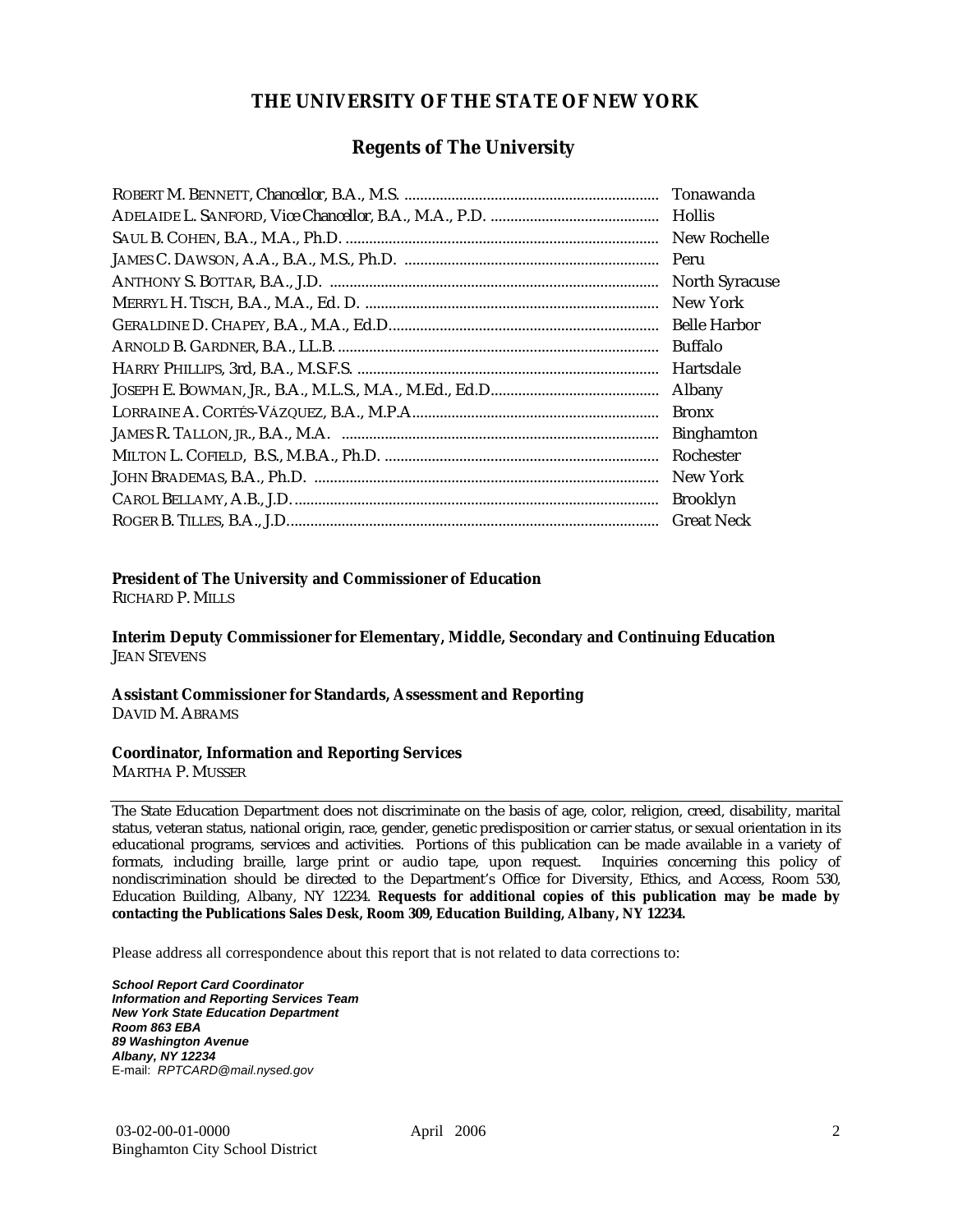The *New York State District Report Card* is an important part of the Board of Regents effort to raise learning standards for all students. It provides information to the public on student performance and other measures of district performance. Knowledge gained from the district report card on a district's strengths and weaknesses can be used to improve instruction and services to students.

The *New York State District Report Card* consists of three parts: the *Overview of District Performance in English Language Arts, Mathematics, and Science and Analysis of Student Subgroup Performance,* the *Comprehensive Information Report,* and the *Accountability Status Report.* The *Overview and Analysis* presents performance data on measures required by the federal No Child Left Behind Act: English, mathematics, science, and graduation rate. Performance data on other State assessments can be found in the *Comprehensive Information Report*. The *Accountability Status Report* provides information as to whether a district is making adequate progress toward enabling all students to achieve proficiency in English and mathematics.

State assessments are designed to help ensure that all students reach high learning standards. They show whether students are getting the foundation knowledge they need to succeed at the elementary, middle, and commencement levels and beyond. The State requires that students who are not making appropriate progress toward the standards receive academic intervention services.

In the *Overview*, performance on the elementary- and middle-level assessments in English language arts, mathematics, and science is reported in terms of mean scores and the percentage of students scoring at each of the four levels. These levels indicate performance on the standards from seriously deficient to advanced proficiency. Regents examination scores are reported in four score ranges. Scores of 65 to 100 are passing; scores of 55 to 64 earn credit toward a local diploma (with the approval of the local board of education). Though each elementary- and middle-level assessment is administered to students in a specific grade, secondary-level assessments are taken by students when they complete the coursework for the core curriculum. Therefore, the performance of students at the secondary level is measured for a student cohort rather than a group of students at a particular grade level. Students are grouped in cohorts according to the year in which they first entered grade 9.

The assessment data in the *Overview and Analysis* are for all tested students in the district, including general-education students and students with disabilities. In the *Overview*, each district's performance is compared with that of all public schools statewide. In the *Analysis*, performance is disaggregated by race/ethnicity, disability status, gender, limited English proficient status, income level, and migrant status.

Explanations of terms referred to or symbols used in this part of the district report card may be found in the glossary on the last page. Further information on the district report card may be found in the guide, *Understanding Your School Report Card: April 2006*, available on the Information and Reporting Services Web site at www.emsc.nysed.gov/irts.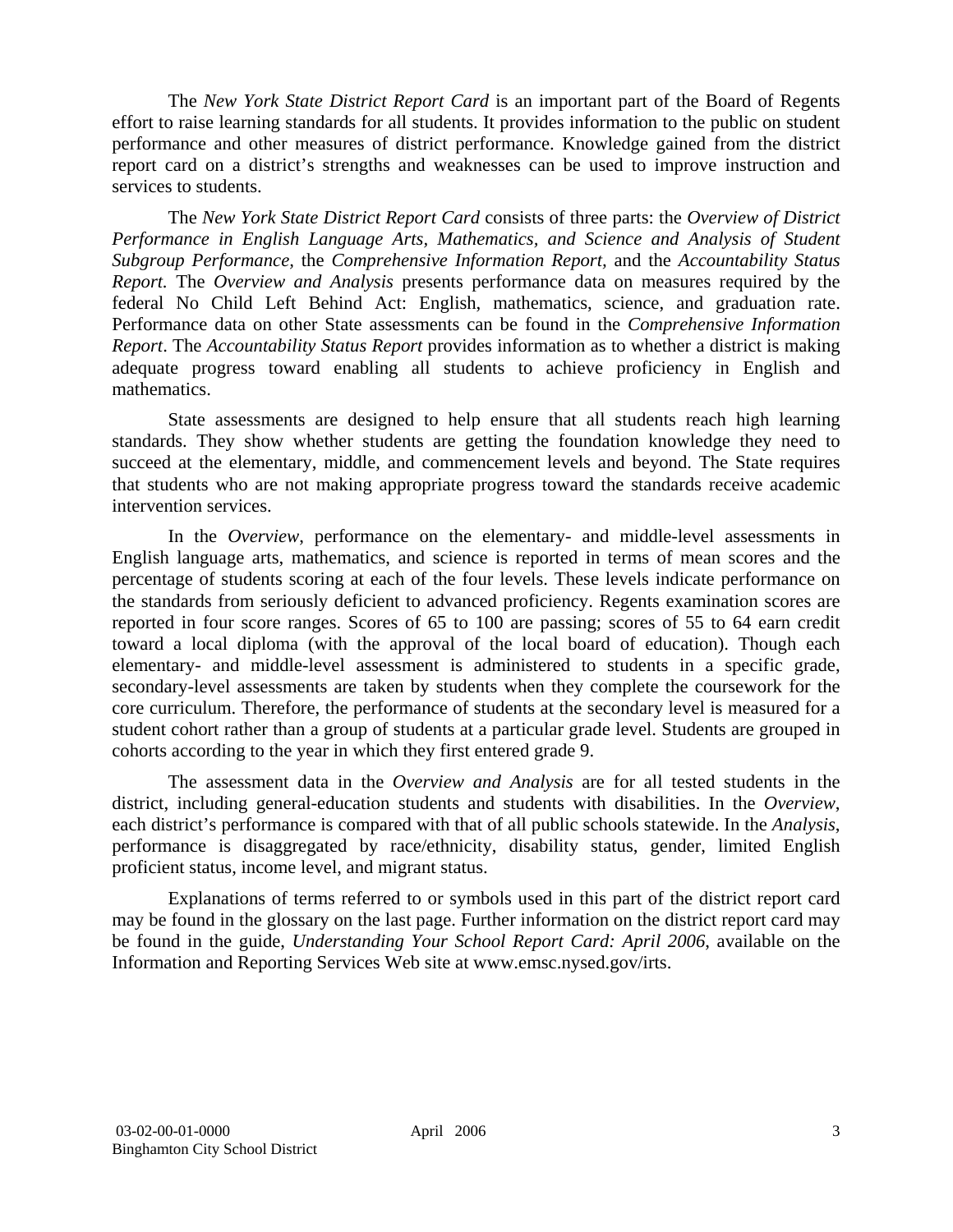# **Overview of District Performance in English Language Arts, Mathematics, and Science**

### **District Profile**

| Superintendent:     | Peggy J. Wozniak |             | Phone: | (607) 762-8100            |
|---------------------|------------------|-------------|--------|---------------------------|
| <b>Organization</b> |                  | Grade Range |        | <b>Student Enrollment</b> |
| $2004 - 05$         |                  | ΝA          |        | 6071                      |

| 2003–04 District-wide Total Expenditure per Pupil      | \$11.930 |
|--------------------------------------------------------|----------|
| 2003-04 NYS Public Schools Total Expenditure per Pupil | \$13,826 |

### **2004–05 Core Classes Taught by Highly Qualified Teachers\***

| <b>Total Number of</b><br><b>Core Classes</b> | <b>Percent Taught</b><br>by Highly<br>Qualified<br><b>Teachers</b> |
|-----------------------------------------------|--------------------------------------------------------------------|
| 1.391                                         | 97%                                                                |
| $\cdot$ $\cdot$ $\cdot$                       | .                                                                  |

\*To meet the federal definition of "highly qualified," public school teachers of core academic subjects must have at least a bachelor's degree and be State certified for and demonstrate subject matter competency in the core academic subject(s) they teach.

### **2004–05 Teachers with No Valid Teaching Certificate\***

| <b>Total Number of</b><br><b>Teachers</b> | <b>Percent with No</b><br><b>Valid Teaching</b><br><b>Certificate</b> |
|-------------------------------------------|-----------------------------------------------------------------------|
| 558                                       | 1%                                                                    |

\*Includes teachers with a modified temporary license.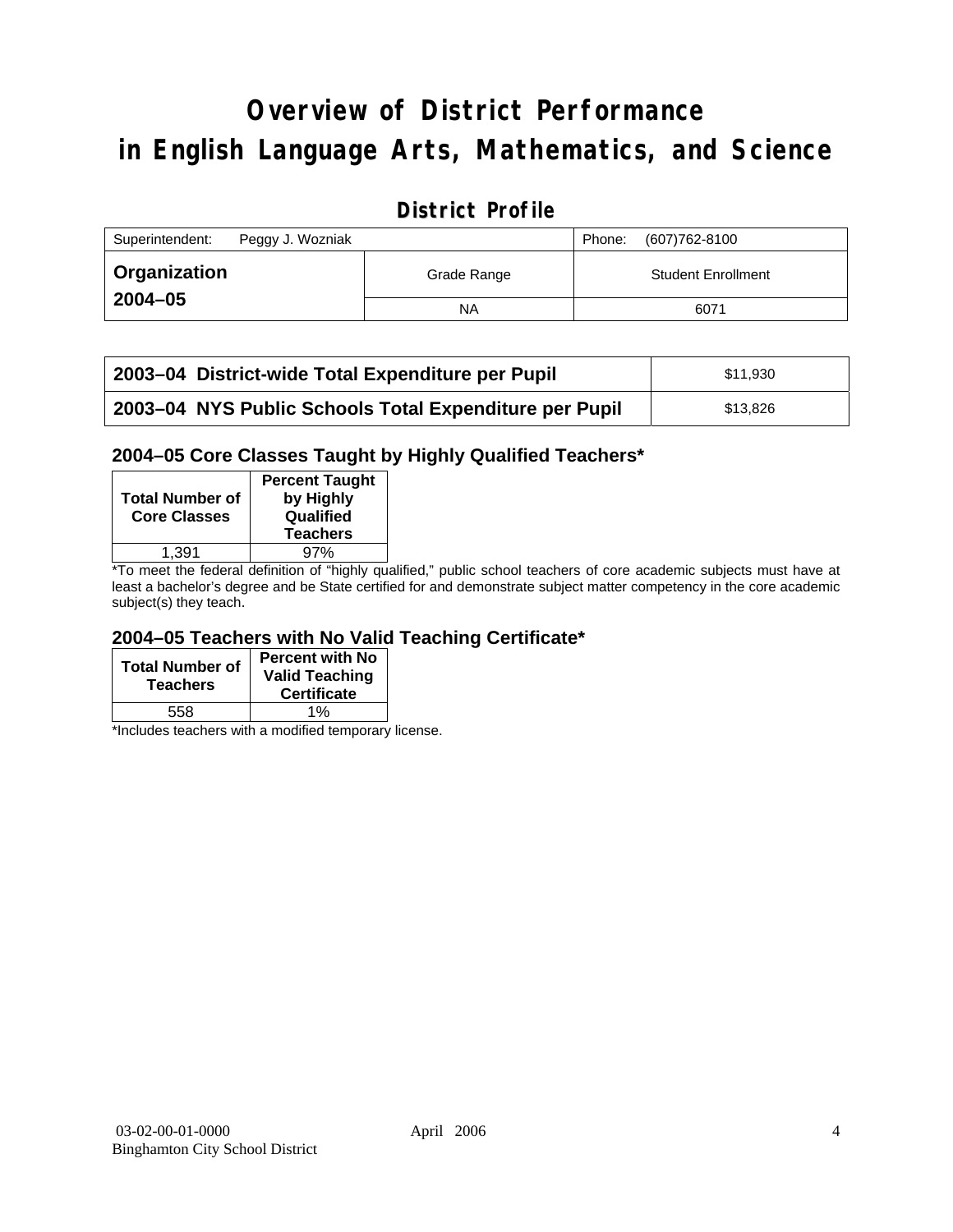English Language Arts



Percentages less than 0.51 will appear as zero because of rounding.

|                                        | <b>Counts of Students</b> |                    |                    |                    |                     |                   |  |
|----------------------------------------|---------------------------|--------------------|--------------------|--------------------|---------------------|-------------------|--|
| Performance at<br><b>This District</b> | Level 1<br>455-602        | Level 2<br>603-644 | Level 3<br>645-691 | Level 4<br>692-800 | <b>Total Tested</b> | <b>Mean Score</b> |  |
| Feb 2003                               | 42                        | 156                | 195                | 88                 | 481                 | 654               |  |
| <b>Feb 2004</b>                        | 18                        | 160                | 195                | 67                 | 440                 | 657               |  |
| Feb 2005                               | 35                        | 95                 | 232                | 86                 | 448                 | 662               |  |

|         | Elementary-Level English Language Arts Levels — Listening, Reading, and Writing Standards                     |  |  |  |  |  |
|---------|---------------------------------------------------------------------------------------------------------------|--|--|--|--|--|
| Level 4 | These students <b>exceed the standards</b> and are moving toward high performance on the Regents examination. |  |  |  |  |  |
| Level 3 | These students meet the standards and, with continued steady growth, should pass the Regents examination.     |  |  |  |  |  |
| Level 2 | These students need extra help to meet the standards and pass the Regents examination.                        |  |  |  |  |  |
| Level 1 | These students have serious academic deficiencies.                                                            |  |  |  |  |  |

**Performance of Limited English Proficient Students Taking the New York State English as a Second Language Achievement Test (NYSESLAT) as the Measure of English Language Arts Achievement**

| Grade 4 | Level | Level 2 | Levels 3 & 4 | <b>Total Tested</b> |
|---------|-------|---------|--------------|---------------------|
| 2005    |       |         | ں ו          | ιv                  |

### **Performance of Students with Severe Disabilities on the New York State Alternate Assessment (NYSAA) in English**

| <b>Elementary Level</b> | AA-Level | AA-Level 2 | AA-Level 3 | AA–Level 4 | <b>Total Tested</b> |
|-------------------------|----------|------------|------------|------------|---------------------|
| 2004-05                 |          |            |            |            |                     |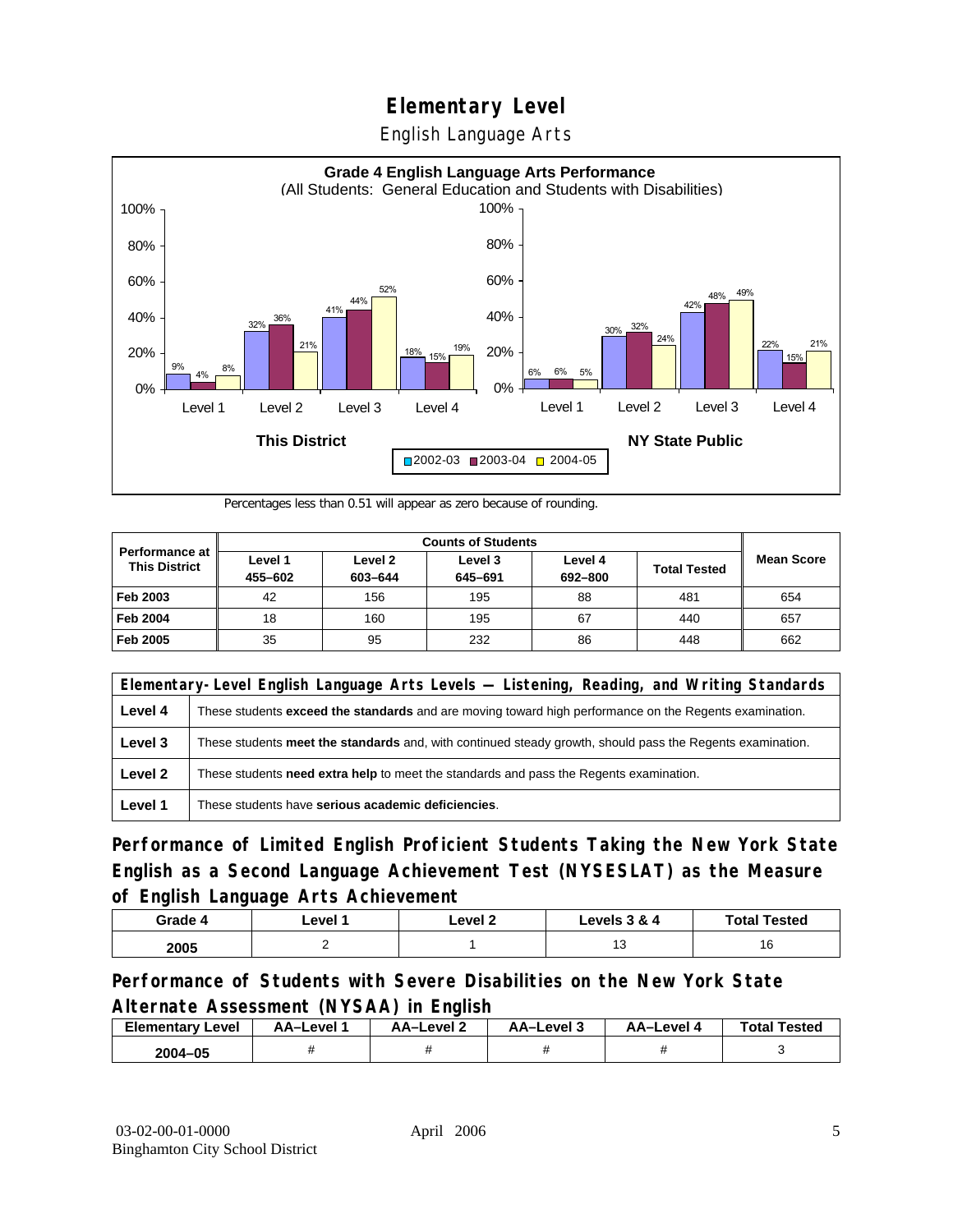### Mathematics



Percentages less than 0.51 will appear as zero because of rounding.

| <b>Counts of Students</b><br>Performance at |                    |                    |                    |                    |                     |                   |
|---------------------------------------------|--------------------|--------------------|--------------------|--------------------|---------------------|-------------------|
| <b>This District</b>                        | Level 1<br>448-601 | Level 2<br>602-636 | Level 3<br>637-677 | Level 4<br>678-810 | <b>Total Tested</b> | <b>Mean Score</b> |
| May 2003                                    | 13                 | 111                | 277                | 92                 | 493                 | 654               |
| May 2004                                    |                    | 52                 | 272                | 118                | 444                 | 664               |
| May 2005                                    |                    | 66                 | 228                | 160                | 461                 | 666               |

| Elementary-Level Mathematics Levels - |                                                                                                               |  |  |  |
|---------------------------------------|---------------------------------------------------------------------------------------------------------------|--|--|--|
|                                       | Knowledge, Reasoning, and Problem-Solving Standards                                                           |  |  |  |
| Level 4                               | These students <b>exceed the standards</b> and are moving toward high performance on the Regents examination. |  |  |  |
| Level 3                               | These students meet the standards and, with continued steady growth, should pass the Regents examination.     |  |  |  |
| Level 2                               | These students <b>need extra help</b> to meet the standards and pass the Regents examination.                 |  |  |  |
| Level 1                               | These students have serious academic deficiencies.                                                            |  |  |  |

**Performance of Students with Severe Disabilities on the New York State Alternate Assessment (NYSAA) in Mathematics** 

| Level<br>Elementary | AA-Level | – AA–Level ∠ | د AA–Level | AA-Level | <b>Total Tested</b> |
|---------------------|----------|--------------|------------|----------|---------------------|
| 2004-05             |          |              |            |          |                     |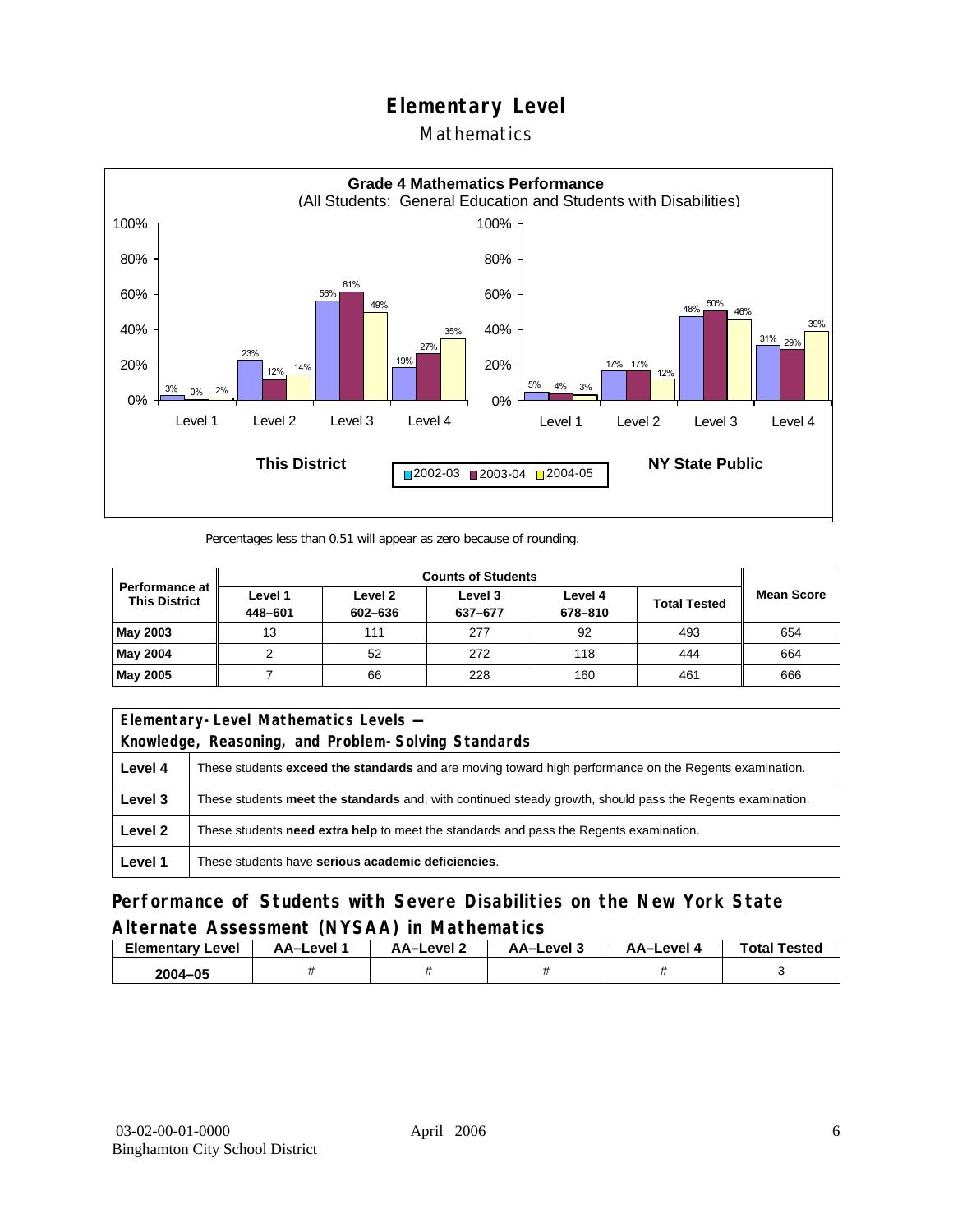### Science\*



Percentages less than 0.51 will appear as zero because of rounding.

| <b>Performance at</b><br><b>This District</b> | Level 1<br>$0 - 44$ | Level 2<br>$45 - 64$ | Level 3<br>$65 - 84$ | Level 4<br>$85 - 100$ | <b>Total Tested</b> | <b>Mean Score</b> |
|-----------------------------------------------|---------------------|----------------------|----------------------|-----------------------|---------------------|-------------------|
| <b>May 2004</b>                               |                     | 35                   | 232                  | 171                   | 441                 | 80                |
| <b>May 2005</b>                               | 16                  | 62                   | 202                  | 177                   | 457                 | 78                |

| Elementary-Level Science Levels -                   |                                                                                                               |  |  |  |
|-----------------------------------------------------|---------------------------------------------------------------------------------------------------------------|--|--|--|
| Knowledge, Reasoning, and Problem-Solving Standards |                                                                                                               |  |  |  |
| Level 4                                             | These students <b>exceed the standards</b> and are moving toward high performance on the Regents examination. |  |  |  |
| Level 3                                             | These students meet the standards and, with continued steady growth, should pass the Regents examination.     |  |  |  |
| Level 2                                             | These students <b>need extra help</b> to meet the standards and pass the Regents examination.                 |  |  |  |
| Level 1                                             | These students have serious academic deficiencies.                                                            |  |  |  |

### **Performance of Students with Severe Disabilities on the New York State Alternate Assessment (NYSAA) in Science**

| <b>Elementary</b><br>Level | AA-Level | <b>AA-Level 2</b> | AA-Level 3 | AA-Level 4 | <b>Total Tested</b> |
|----------------------------|----------|-------------------|------------|------------|---------------------|
| 2004-05                    |          |                   |            |            |                     |

\*Only two years of data are shown because a new assessment in elementary-level science was administered for the first time in 2003–04.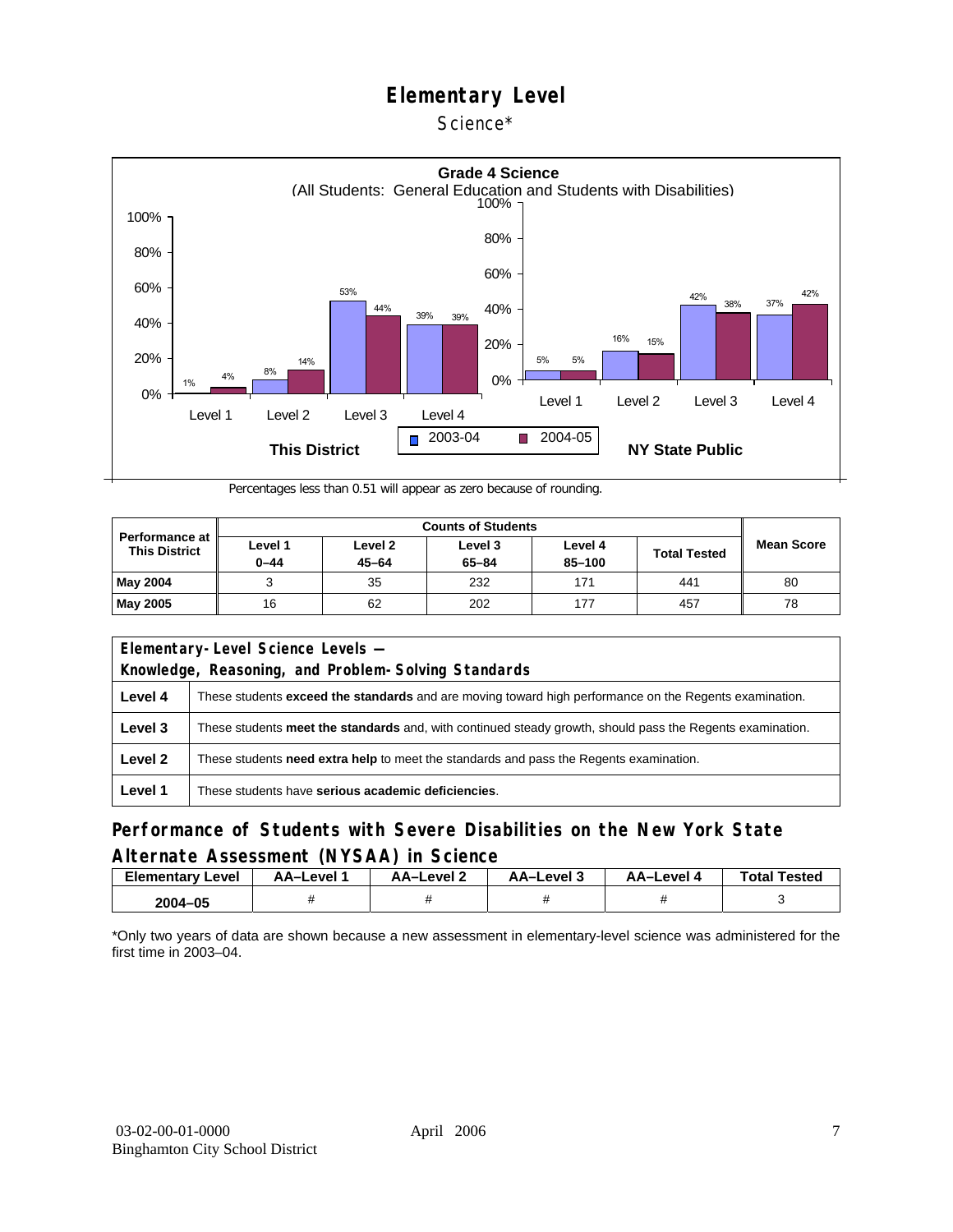



Percentages less than 0.51 will appear as zero because of rounding.

| <b>Performance at</b><br><b>This District</b> | Level 1<br>527-657 | Level 2<br>658-696 | Level 3<br>697-736 | Level 4<br>737-830 | <b>Total Tested</b> | <b>Mean Score</b> |
|-----------------------------------------------|--------------------|--------------------|--------------------|--------------------|---------------------|-------------------|
| January 2003                                  | 35                 | 212                | 155                | 18                 | 420                 | 692               |
| January 2004                                  | 32                 | 226                | 149                | 44                 | 451                 | 695               |
| January 2005                                  | 24                 | 209                | 165                | 48                 | 446                 | 700               |

|         | Middle-Level English Language Arts Levels — Listening, Reading, and Writing Standards                     |  |  |  |  |
|---------|-----------------------------------------------------------------------------------------------------------|--|--|--|--|
| Level 4 | These students exceed the standards and are moving toward high performance on the Regents examination.    |  |  |  |  |
| Level 3 | These students meet the standards and, with continued steady growth, should pass the Regents examination. |  |  |  |  |
| Level 2 | These students need extra help to meet the standards and pass the Regents examination.                    |  |  |  |  |
| Level 1 | These students have serious academic deficiencies.                                                        |  |  |  |  |

**Performance of Limited English Proficient Students Taking the New York State English as a Second Language Achievement Test (NYSESLAT) as the Measure of English Language Arts Achievement**

| Grade 8 | ∟evel 1 | ∟evel 2 | Levels 3 & 4 | <b>Total Tested</b> |
|---------|---------|---------|--------------|---------------------|
| 2005    |         |         |              | . .                 |

**Performance of Students with Severe Disabilities on the New York State Alternate Assessment (NYSAA) in English** 

| <b>Middle Level</b> | AA-Level | AA-Level 2 | AA-Level 3 | AA–Level 4 | <b>Total Tested</b> |
|---------------------|----------|------------|------------|------------|---------------------|
| $2004 - 05$         |          |            |            |            |                     |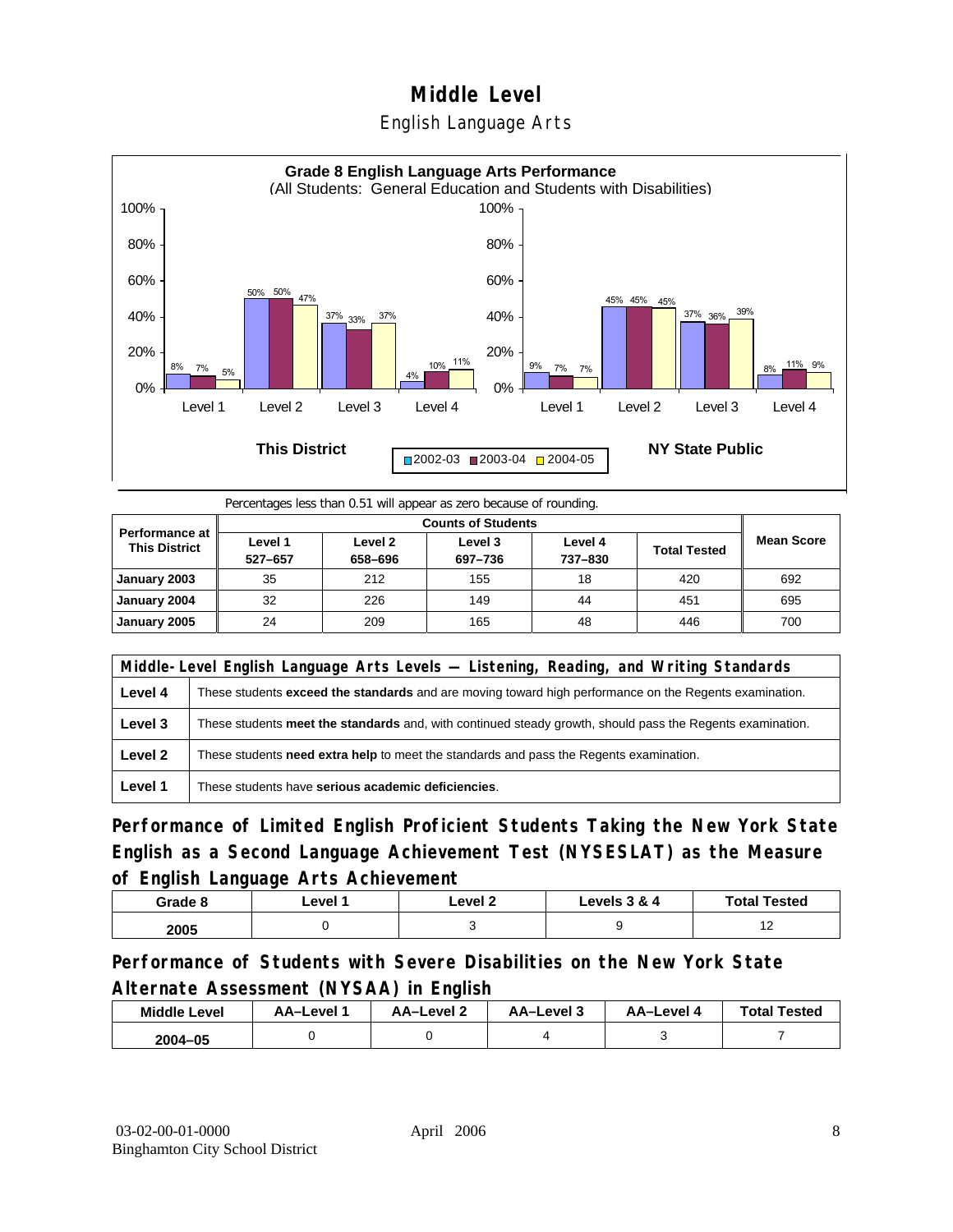### **Mathematics**



Percentages less than 0.51 will appear as zero because of rounding.

|                                          |                    | <b>Counts of Students</b> |                    |                    |                     |                   |  |  |  |
|------------------------------------------|--------------------|---------------------------|--------------------|--------------------|---------------------|-------------------|--|--|--|
| Performance at I<br><b>This District</b> | Level 1<br>517-680 | Level 2<br>681-715        | Level 3<br>716-759 | Level 4<br>760-882 | <b>Total Tested</b> | <b>Mean Score</b> |  |  |  |
| May 2003                                 | 59                 | 127                       | 203                | 46                 | 435                 | 716               |  |  |  |
| May 2004                                 | 51                 | 136                       | 216                | 61                 | 464                 | 720               |  |  |  |
| May 2005                                 | 54                 | 151                       | 210                | 34                 | 449                 | 717               |  |  |  |

|         | Middle-Level Mathematics Levels — Knowledge, Reasoning, and Problem-Solving Standards                         |  |  |  |  |
|---------|---------------------------------------------------------------------------------------------------------------|--|--|--|--|
| Level 4 | These students <b>exceed the standards</b> and are moving toward high performance on the Regents examination. |  |  |  |  |
| Level 3 | These students meet the standards and, with continued steady growth, should pass the Regents examination.     |  |  |  |  |
| Level 2 | These students need extra help to meet the standards and pass the Regents examination.                        |  |  |  |  |
| Level 1 | These students have serious academic deficiencies.                                                            |  |  |  |  |

### **Performance of Students with Severe Disabilities on the New York State Alternate Assessment (NYSAA) in Mathematics**

| <b>Middle Level</b> | AA-Level | <b>AA-Level 2</b> | AA–Level 3 | AA–Level 4 | <b>Total Tested</b> |
|---------------------|----------|-------------------|------------|------------|---------------------|
| 2004-05             |          |                   |            |            |                     |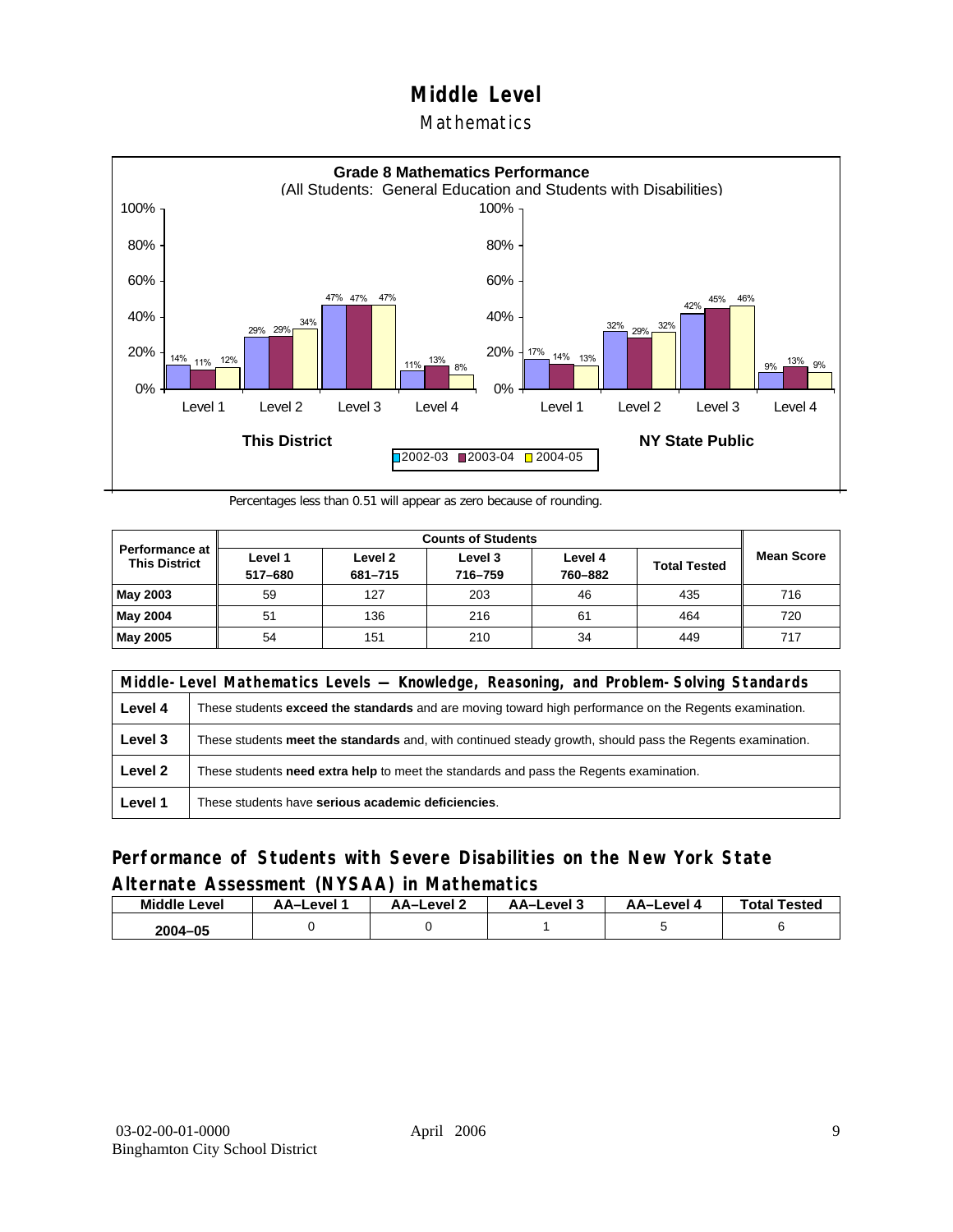#### **Science**



#### Percentages less than 0.51 will appear as zero because of rounding.

| <b>Performance at This District</b> |                             |         | <b>Mean Score</b> |         |         |              |    |
|-------------------------------------|-----------------------------|---------|-------------------|---------|---------|--------------|----|
|                                     |                             | Level 1 | Level 2           | Level 3 | Level 4 | Total Tested |    |
| January/                            | <b>Middle-Level Science</b> |         | 71                | 195     | 119     | 393          | 76 |
| <b>June 2003</b>                    | <b>Regents Science</b>      |         |                   |         |         |              |    |
| January/                            | <b>Middle-Level Science</b> | 20      | 62                | 211     | 141     | 434          | 76 |
| <b>June 2004</b>                    | <b>Regents Science</b>      |         |                   |         |         |              |    |
| January/                            | <b>Middle-Level Science</b> | 13      | 77                | 187     | 134     | 411          | 75 |
| <b>June 2005</b>                    | <b>Regents Science</b>      |         |                   |         |         |              |    |

|         | Middle-Level Science Levels — Knowledge, Reasoning, and Problem-Solving Standards*                                                                                                                  |  |  |  |  |
|---------|-----------------------------------------------------------------------------------------------------------------------------------------------------------------------------------------------------|--|--|--|--|
| Level 4 | These students <b>exceed the standards</b> on the middle-level science test and are moving toward high performance<br>on the Regents examinations or score 85-100 on a Regents science examination. |  |  |  |  |
| Level 3 | These students meet the standards on the middle-level science test and, with continued steady growth, should<br>pass the Regents examinations or score 65–84 on a Regents science examination.      |  |  |  |  |
| Level 2 | These students need extra help to meet the standards for middle-level science and to pass the Regents<br>examinations or score 55–64 on a Regents science examination.                              |  |  |  |  |
| Level 1 | These students have serious academic deficiencies as evidenced in the middle-level science test or score 0-54<br>on a Regents science examination.                                                  |  |  |  |  |

\*Students may demonstrate proficiency in middle-level science by scoring at Level 3 or above on the middle-level science test or by scoring 65 or above on a Regents examination in science.

### **Performance of Students with Severe Disabilities on the New York State Alternate Assessment (NYSAA) in Science**

| Middle L<br>_evel | AA–Level | AA-Level 2 | AA-Level 3 | AA–Level | <b>Tested</b><br>Total |
|-------------------|----------|------------|------------|----------|------------------------|
| 2004-05           |          |            |            |          |                        |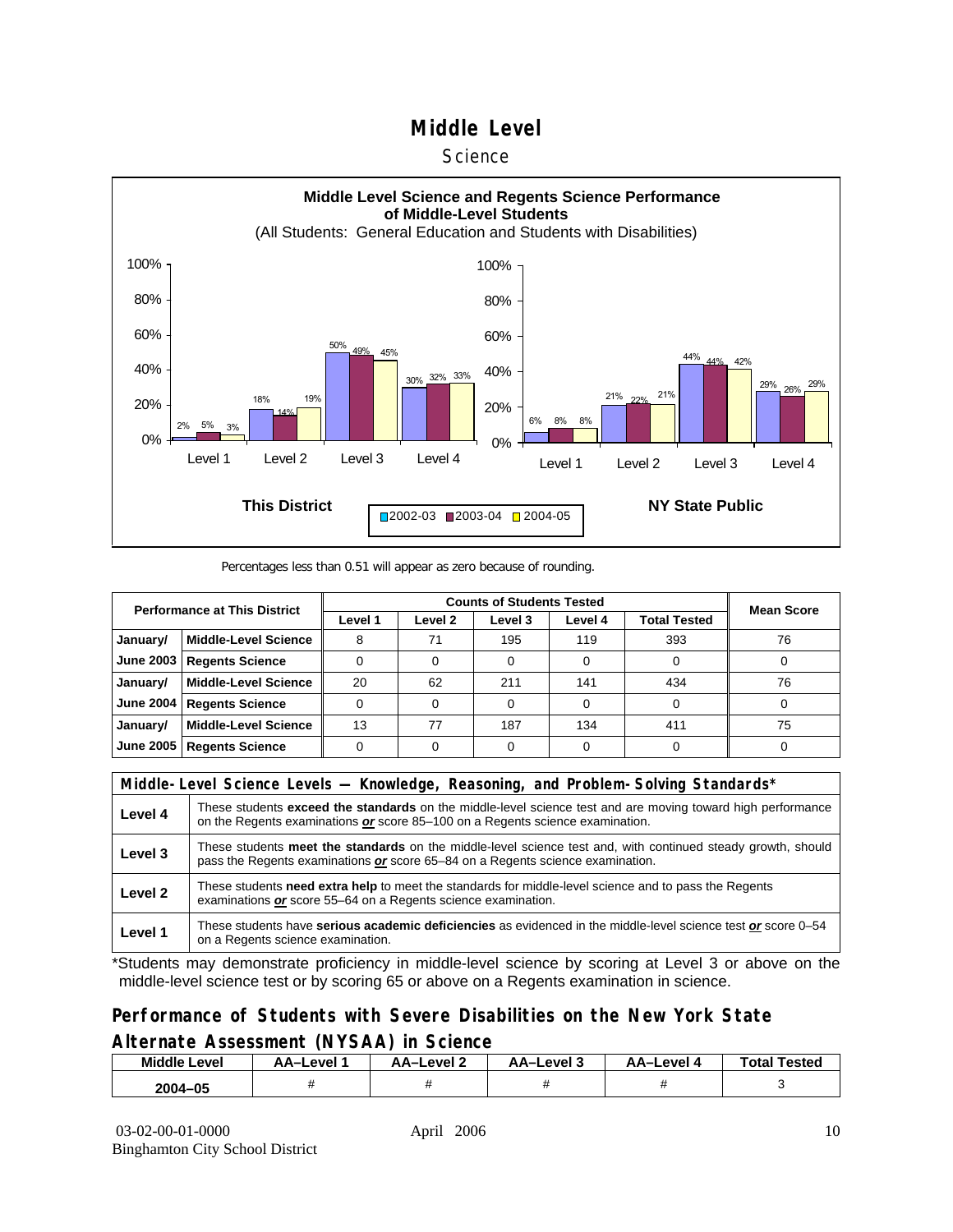# **High School English Achievement after Four Years of Instruction**

 The graphs and tables below present performance of the 1999, 2000, and 2001 district accountability cohort members, four years after entering grade 9, in meeting the graduation assessment requirement in English. In the graph, students passing approved alternatives to this examination are counted as scoring in the 65 to 84 range. RCT results are not included in the graph. The data in these tables and charts show the performance of the cohorts as of June  $30<sup>th</sup>$  of the fourth year after first entering grade 9.



Percentages less than 0.51 will appear as zero because of rounding.

|             | English Graduation Requirement Achievement after Four Years of High School* |                                          |                                           |                                           |                                            |                                       |  |  |  |  |  |  |
|-------------|-----------------------------------------------------------------------------|------------------------------------------|-------------------------------------------|-------------------------------------------|--------------------------------------------|---------------------------------------|--|--|--|--|--|--|
|             | <b>Cohort Members</b><br><b>All Students</b>                                | <b>Highest Score</b><br>Between 0 and 54 | <b>Highest Score</b><br>Between 55 and 64 | <b>Highest Score</b><br>Between 65 and 84 | <b>Highest Score</b><br>Between 85 and 100 | Approved<br><b>Alternative Credit</b> |  |  |  |  |  |  |
| 1999 Cohort | 391                                                                         |                                          | 42                                        | 168                                       | 70                                         |                                       |  |  |  |  |  |  |
| 2000 Cohort | 396                                                                         | 24                                       | 20                                        | 172                                       | 122                                        |                                       |  |  |  |  |  |  |
| 2001 Cohort | 359                                                                         |                                          |                                           | 145                                       | 149                                        |                                       |  |  |  |  |  |  |

\*Assessments used to determine counts in this table include the Regents examination in comprehensive English, the component retest in English, and approved alternatives.

| Performance of Students Who Took the Regents<br><b>Competency Tests in Reading and Writing to</b><br>Meet the Graduation Requirement* |                        |                                                |  |  |  |  |  |  |  |
|---------------------------------------------------------------------------------------------------------------------------------------|------------------------|------------------------------------------------|--|--|--|--|--|--|--|
|                                                                                                                                       | <b>Passed the RCTs</b> | <b>Failed RCT in Reading</b><br>and/or Writing |  |  |  |  |  |  |  |
| 1999 Cohort                                                                                                                           |                        |                                                |  |  |  |  |  |  |  |
| 2000 Cohort                                                                                                                           | 11                     | 22                                             |  |  |  |  |  |  |  |
| 2001 Cohort                                                                                                                           |                        |                                                |  |  |  |  |  |  |  |

\*Includes only students eligible for the safety net who did not score 55 or higher on the Regents examination or an approved alternative.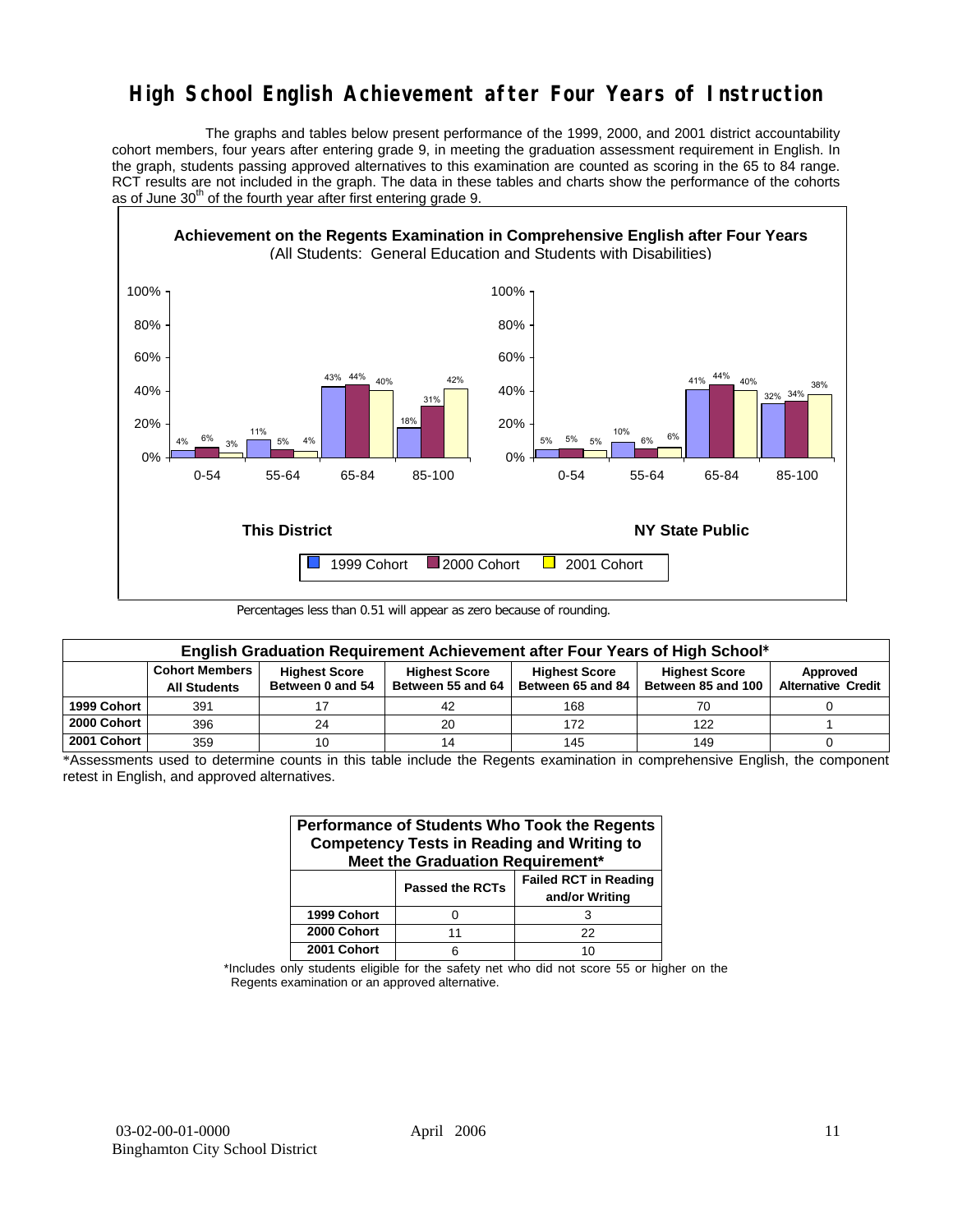# **High School Mathematics Achievement after Four Years of Instruction**

The graphs and tables below present performance of the 1999, 2000, and 2001 district accountability cohort members, four years after entering grade 9, in meeting the graduation assessment requirement in mathematics. In the graph, students passing approved alternatives to these examinations are counted as scoring in the 65 to 84 range. RCT results are not included in the graph. The data in these tables and charts show the performance of the cohorts as of June  $30<sup>th</sup>$  of the fourth year after first entering grade 9.



Percentages less than 0.51 will appear as zero because of rounding.

|             | Mathematics Graduation Requirement Achievement after Four Years of High School* |                      |                      |                      |                                                                           |          |  |  |  |  |  |
|-------------|---------------------------------------------------------------------------------|----------------------|----------------------|----------------------|---------------------------------------------------------------------------|----------|--|--|--|--|--|
|             | <b>Cohort Members</b>                                                           | <b>Highest Score</b> | <b>Highest Score</b> | <b>Highest Score</b> | <b>Highest Score</b>                                                      | Approved |  |  |  |  |  |
|             | <b>All Students</b>                                                             | Between 0 and 54     |                      |                      | Between 55 and 64 Between 65 and 84 Between 85 and 100 Alternative Credit |          |  |  |  |  |  |
| 1999 Cohort | 391                                                                             | 33                   | 45                   | 108                  | 107                                                                       |          |  |  |  |  |  |
| 2000 Cohort | 396                                                                             | 50                   | 40                   | 161                  | 94                                                                        |          |  |  |  |  |  |
| 2001 Cohort | 359                                                                             |                      | 25                   | 210                  | 76                                                                        |          |  |  |  |  |  |

<sup>\*</sup>Assessments used to determine counts in this table include a Regents examination in mathematics, the component retest in mathematics and approved alternatives.

| Performance of Students Who Took the Regents<br><b>Competency Test in Mathematics to Meet the</b><br><b>Graduation Requirement*</b> |                |                                          |  |  |  |  |  |  |
|-------------------------------------------------------------------------------------------------------------------------------------|----------------|------------------------------------------|--|--|--|--|--|--|
|                                                                                                                                     | Passed the RCT | <b>Failed at Least</b><br><b>One RCT</b> |  |  |  |  |  |  |
| 1999 Cohort                                                                                                                         | O              |                                          |  |  |  |  |  |  |
| 2000 Cohort                                                                                                                         | 30             | 18                                       |  |  |  |  |  |  |
| 2001 Cohort                                                                                                                         | 15             |                                          |  |  |  |  |  |  |

\*Includes only students eligible for the safety net who did not score 55 or higher on the Regents examination or an approved alternative.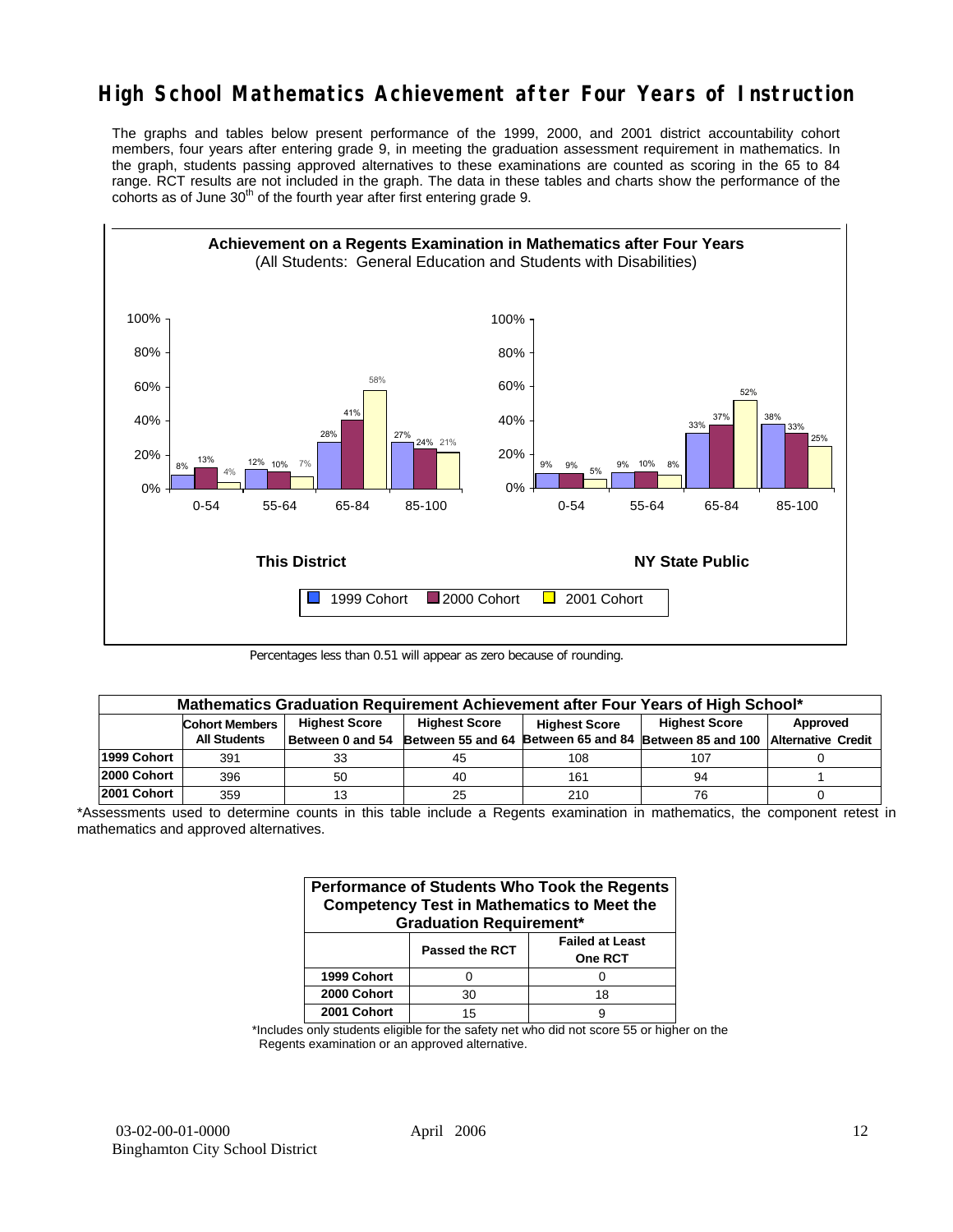# **Cohort Graduation Rates**

 Students were counted as graduates if they earned a local diploma with or without a Regents endorsement by August 31<sup>st</sup> of the fourth year after first entering grade 9. The graduation-rate cohort includes students who transferred to general education development (GED) programs. These students were not counted in the 1998, 1999, and 2000 district accountability cohorts for English and mathematics.



Percentages less than 0.51 will appear as zero because of rounding.

|             | <b>Cohort Graduation Rates</b>   |                                |                                                                      |                            |  |  |  |  |  |  |  |
|-------------|----------------------------------|--------------------------------|----------------------------------------------------------------------|----------------------------|--|--|--|--|--|--|--|
|             | <b>Cohort</b><br>Members*<br>(a) | <b>Transfers to GED</b><br>(b) | <b>Graduation Rate</b><br><b>Cohort</b><br><b>Members</b><br>$(a+b)$ | <b>Number</b><br>Graduated |  |  |  |  |  |  |  |
| 1998 Cohort | 348                              |                                | 357                                                                  | 239                        |  |  |  |  |  |  |  |
| 1999 Cohort | 373                              | 58                             | 431                                                                  | 253                        |  |  |  |  |  |  |  |
| 2000 Cohort | 394                              | 60                             | 454                                                                  | 282                        |  |  |  |  |  |  |  |

 $*$ Count as of August 31 $*$  of the fourth year after first entering grade 9.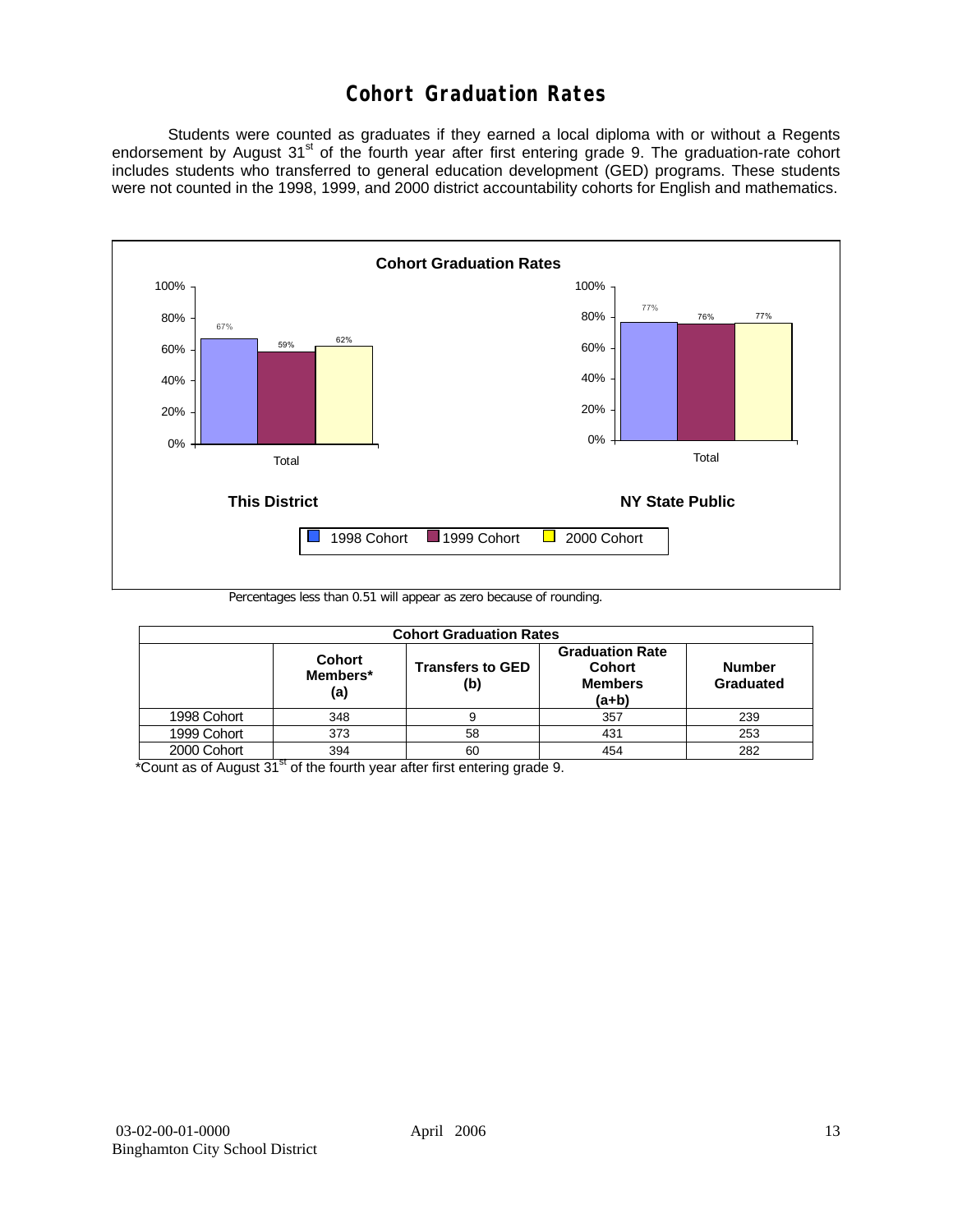# **Analysis of Student Subgroup Performance**

Historically, on State assessments the average performance of Black, Hispanic, and Native American students has been lower than that of White and Asian students. Similarly, students from lowincome families have not performed as well as those from higher income families. A high priority of the Board of Regents is to eliminate these gaps in student performance. In addition, Title I of the federal Elementary and Secondary Education Act includes explicit requirements "to ensure that students served by Title I are given the same opportunity to achieve to high standards and are held to the same high expectations as all students in each State."

This section of the district report card provides performance data for two years by racial/ethnic group, disability status, gender, English proficiency status, income level, and migrant status. The purpose of the student subgroup analyses is to determine if students who perform below the standards in any district tend to fall into particular groups, such as minority students, limited English proficient students, or economically disadvantaged students. If these analyses provide evidence that students in one of the groups achieve at a lower level than other students, the district should examine the reasons for this lower performance and make necessary changes in curriculum, instruction, and student support services to remedy these performance gaps. If your district did not report data for the 2004–05 school year for a subject and grade, a table showing data for subgroups in that subject and grade will not be included in the *Analysis*.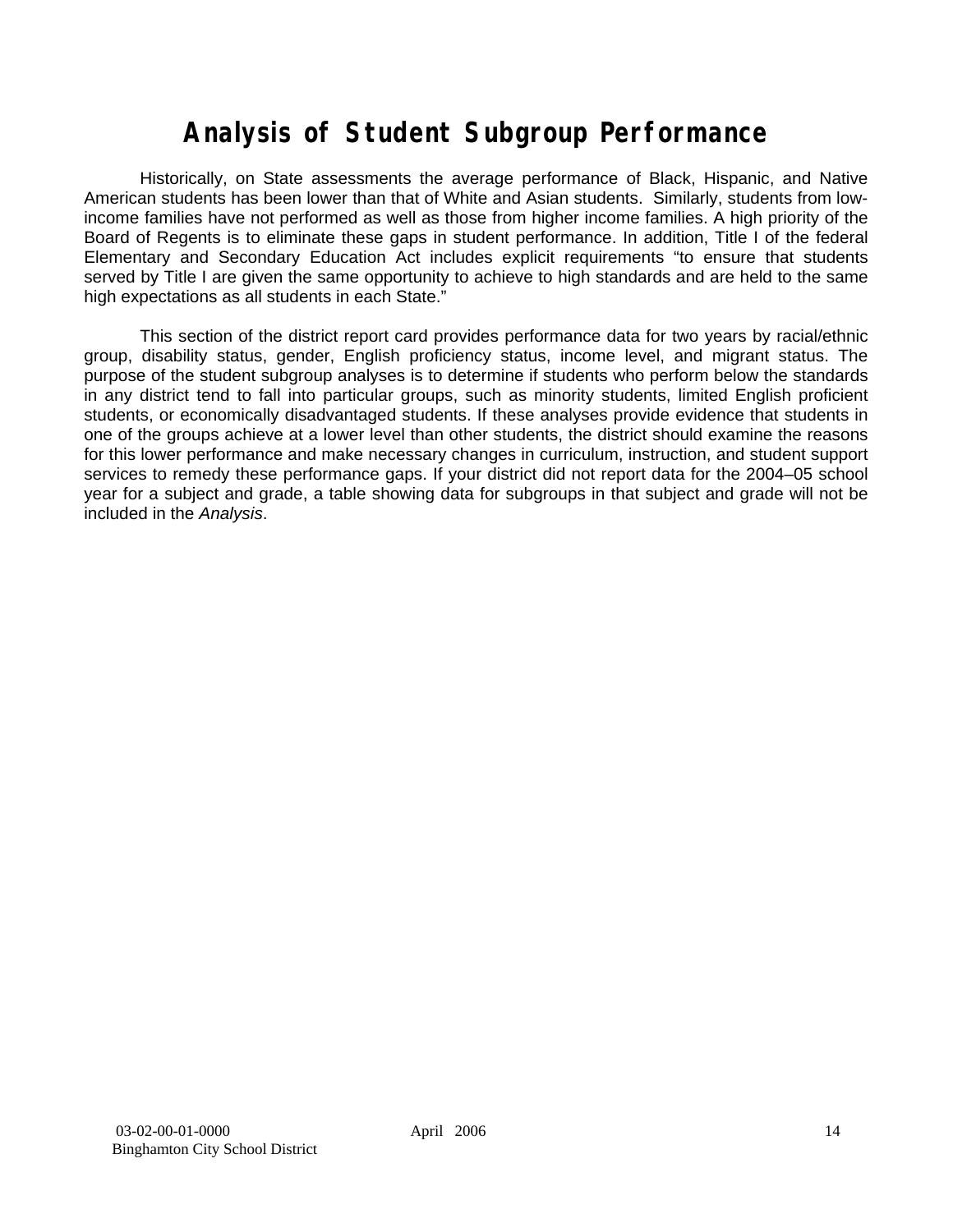# English Language Arts

|                                              |                |             | ັ<br>2003-04                                                      |     | 2004-05        |         |                                                                   |             |  |
|----------------------------------------------|----------------|-------------|-------------------------------------------------------------------|-----|----------------|---------|-------------------------------------------------------------------|-------------|--|
| <b>Student Subgroup</b>                      | <b>Total</b>   |             | <b>Percentages of Tested</b><br><b>Students Scoring at Levels</b> |     | <b>Total</b>   |         | <b>Percentages of Tested</b><br><b>Students Scoring at Levels</b> |             |  |
|                                              | <b>Tested</b>  | $2 - 4$     | $3 - 4$                                                           | 4   | <b>Tested</b>  | $2 - 4$ | $3 - 4$                                                           | 4           |  |
| <b>Results by Race/Ethnicity</b>             |                |             |                                                                   |     |                |         |                                                                   |             |  |
| American Indian/Alaskan Native               | $\mathbf{1}$   | $\mathbf s$ | $\mathbf s$                                                       | s   | $\mathbf 0$    | 0%      | 0%                                                                | 0%          |  |
| <b>Black</b>                                 | 75             | 96%         | 39%                                                               | 7%  | 94             | 88%     | 53%                                                               | 10%         |  |
| Hispanic                                     | 24             | 88%         | 42%                                                               | 4%  | 25             | 92%     | 60%                                                               | 20%         |  |
| Asian or Pacific Islander                    | 12             | s           | s                                                                 | s   | $\overline{7}$ | 100%    | 100%                                                              | 29%         |  |
| White                                        | 328            | 96%         | 65%                                                               | 18% | 322            | 93%     | 76%                                                               | 22%         |  |
| Total                                        | 440            | 96%         | 60%                                                               | 15% | 448            | 92%     | 71%                                                               | 19%         |  |
| Small Group Totals (s)                       | 13             | 100%        | 77%                                                               | 8%  | $\mathbf 0$    | 0%      | 0%                                                                | 0%          |  |
| <b>Results by Disability Status</b>          |                |             |                                                                   |     |                |         |                                                                   |             |  |
| General-education students                   | 383            | 99%         | 66%                                                               | 17% | 383            | 98%     | 78%                                                               | 22%         |  |
| Students with disabilities                   | 57             | 77%         | 19%                                                               | 0%  | 65             | 60%     | 32%                                                               | 5%          |  |
| Total                                        | 440            | 96%         | 60%                                                               | 15% | 448            | 92%     | 71%                                                               | 19%         |  |
| <b>Results by Gender</b>                     |                |             |                                                                   |     |                |         |                                                                   |             |  |
| Female                                       | 216            | 99%         | 59%                                                               | 16% | 219            | 95%     | 74%                                                               | 23%         |  |
| Male                                         | 224            | 93%         | 60%                                                               | 15% | 229            | 89%     | 68%                                                               | 15%         |  |
| Total                                        | 440            | 96%         | 60%                                                               | 15% | 448            | 92%     | 71%                                                               | 19%         |  |
| <b>Results by English Proficiency Status</b> |                |             |                                                                   |     |                |         |                                                                   |             |  |
| English proficient                           | 436            | $\mathbf s$ | $\mathbf s$                                                       | s   | 447            | s       | $\mathbf s$                                                       | s           |  |
| Limited English proficient                   | $\overline{4}$ | s           | $\mathbf s$                                                       | s   | 1              | s       | $\mathbf s$                                                       | $\mathbf s$ |  |
| Total                                        | 440            | 96%         | 60%                                                               | 15% | 448            | 92%     | 71%                                                               | 19%         |  |
| <b>Results by Income Level</b>               |                |             |                                                                   |     |                |         |                                                                   |             |  |
| Economically disadvantaged                   | 266            | 94%         | 49%                                                               | 8%  | 279            | 88%     | 62%                                                               | 12%         |  |
| Not disadvantaged                            | 174            | 99%         | 76%                                                               | 26% | 169            | 99%     | 86%                                                               | 31%         |  |
| Total                                        | 440            | 96%         | 60%                                                               | 15% | 448            | 92%     | 71%                                                               | 19%         |  |
| <b>Results by Migrant Status</b>             |                |             |                                                                   |     |                |         |                                                                   |             |  |
| Migrant family                               | $\mathbf 0$    | 0%          | 0%                                                                | 0%  | 0              | 0%      | 0%                                                                | 0%          |  |
| Not migrant family                           | 440            | 96%         | 60%                                                               | 15% | 448            | 92%     | 71%                                                               | 19%         |  |
| Total                                        | 440            | 96%         | 60%                                                               | 15% | 448            | 92%     | 71%                                                               | 19%         |  |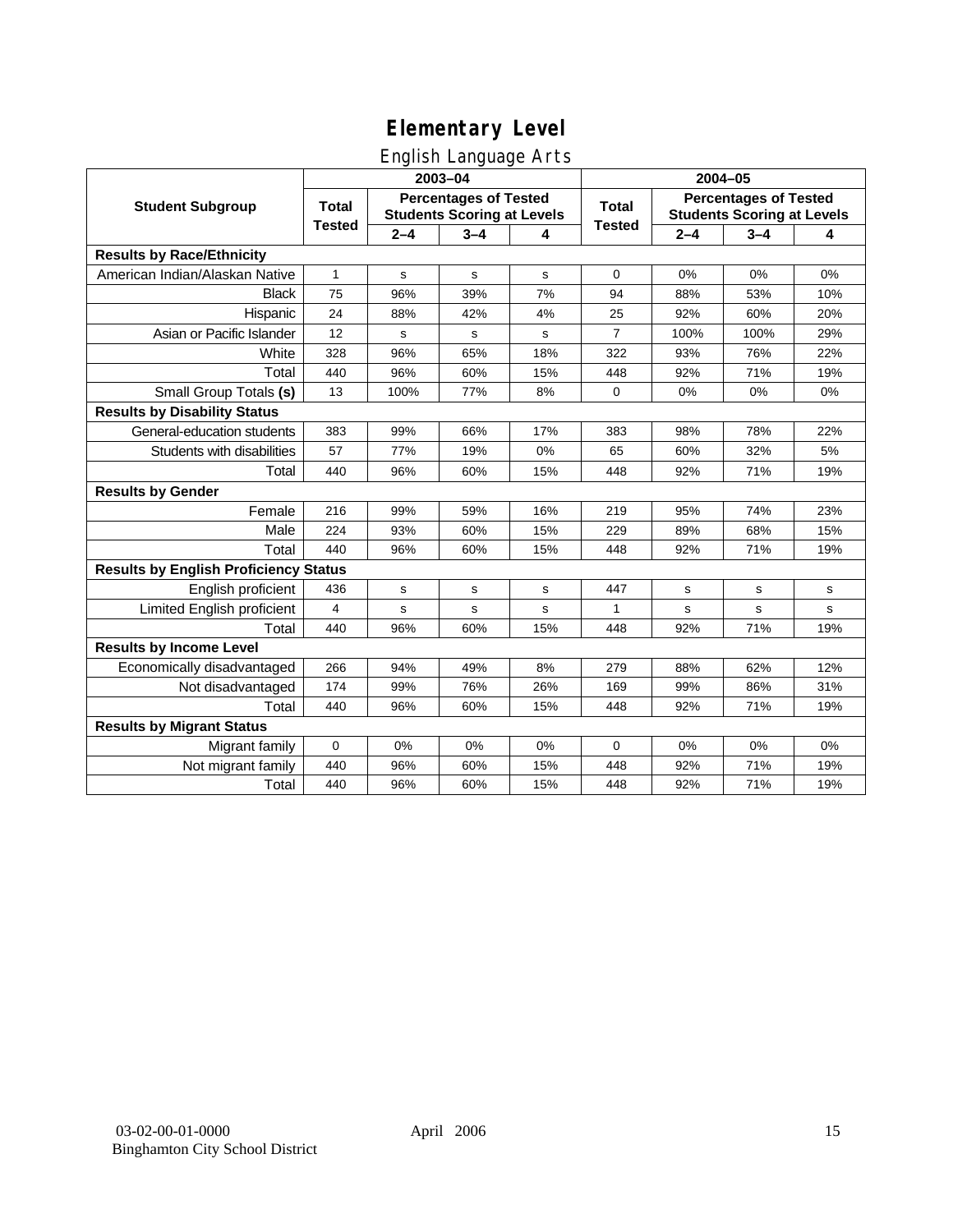### Mathematics

|                                              |               |             | 2003-04                                                           |     | 2004-05       |         |                                                                   |     |  |
|----------------------------------------------|---------------|-------------|-------------------------------------------------------------------|-----|---------------|---------|-------------------------------------------------------------------|-----|--|
| <b>Student Subgroup</b>                      | <b>Total</b>  |             | <b>Percentages of Tested</b><br><b>Students Scoring at Levels</b> |     | Total         |         | <b>Percentages of Tested</b><br><b>Students Scoring at Levels</b> |     |  |
|                                              | <b>Tested</b> | $2 - 4$     | $3 - 4$                                                           | 4   | <b>Tested</b> | $2 - 4$ | $3 - 4$                                                           | 4   |  |
| <b>Results by Race/Ethnicity</b>             |               |             |                                                                   |     |               |         |                                                                   |     |  |
| American Indian/Alaskan Native               | $\mathbf{1}$  | $\mathbf s$ | s                                                                 | s   | $\mathbf 0$   | 0%      | 0%                                                                | 0%  |  |
| <b>Black</b>                                 | 75            | 100%        | 69%                                                               | 9%  | 98            | 95%     | 72%                                                               | 15% |  |
| Hispanic                                     | 22            | 95%         | 86%                                                               | 5%  | 28            | 100%    | 89%                                                               | 32% |  |
| Asian or Pacific Islander                    | 15            | s           | $\mathbf s$                                                       | s   | 12            | 100%    | 83%                                                               | 67% |  |
| White                                        | 331           | 100%        | 92%                                                               | 32% | 323           | 99%     | 87%                                                               | 40% |  |
| Total                                        | 444           | 100%        | 88%                                                               | 27% | 461           | 98%     | 84%                                                               | 35% |  |
| Small Group Totals (s)                       | 16            | 100%        | 100%                                                              | 31% | 0             | 0%      | 0%                                                                | 0%  |  |
| <b>Results by Disability Status</b>          |               |             |                                                                   |     |               |         |                                                                   |     |  |
| General-education students                   | 393           | 100%        | 90%                                                               | 29% | 394           | 99%     | 89%                                                               | 39% |  |
| Students with disabilities                   | 51            | 98%         | 71%                                                               | 8%  | 67            | 97%     | 55%                                                               | 12% |  |
| Total                                        | 444           | 100%        | 88%                                                               | 27% | 461           | 98%     | 84%                                                               | 35% |  |
| <b>Results by Gender</b>                     |               |             |                                                                   |     |               |         |                                                                   |     |  |
| Female                                       | 219           | 100%        | 88%                                                               | 25% | 225           | 98%     | 81%                                                               | 36% |  |
| Male                                         | 225           | 99%         | 88%                                                               | 28% | 236           | 99%     | 87%                                                               | 33% |  |
| Total                                        | 444           | 100%        | 88%                                                               | 27% | 461           | 98%     | 84%                                                               | 35% |  |
| <b>Results by English Proficiency Status</b> |               |             |                                                                   |     |               |         |                                                                   |     |  |
| English proficient                           | 424           | 100%        | 88%                                                               | 27% | 443           | 98%     | 85%                                                               | 35% |  |
| Limited English proficient                   | 20            | 100%        | 80%                                                               | 15% | 18            | 100%    | 61%                                                               | 28% |  |
| Total                                        | 444           | 100%        | 88%                                                               | 27% | 461           | 98%     | 84%                                                               | 35% |  |
| <b>Results by Income Level</b>               |               |             |                                                                   |     |               |         |                                                                   |     |  |
| Economically disadvantaged                   | 266           | 99%         | 82%                                                               | 21% | 291           | 98%     | 78%                                                               | 27% |  |
| Not disadvantaged                            | 178           | 100%        | 96%                                                               | 35% | 170           | 99%     | 94%                                                               | 48% |  |
| Total                                        | 444           | 100%        | 88%                                                               | 27% | 461           | 98%     | 84%                                                               | 35% |  |
| <b>Results by Migrant Status</b>             |               |             |                                                                   |     |               |         |                                                                   |     |  |
| Migrant family                               | 0             | 0%          | 0%                                                                | 0%  | $\Omega$      | 0%      | 0%                                                                | 0%  |  |
| Not migrant family                           | 444           | 100%        | 88%                                                               | 27% | 461           | 98%     | 84%                                                               | 35% |  |
| Total                                        | 444           | 100%        | 88%                                                               | 27% | 461           | 98%     | 84%                                                               | 35% |  |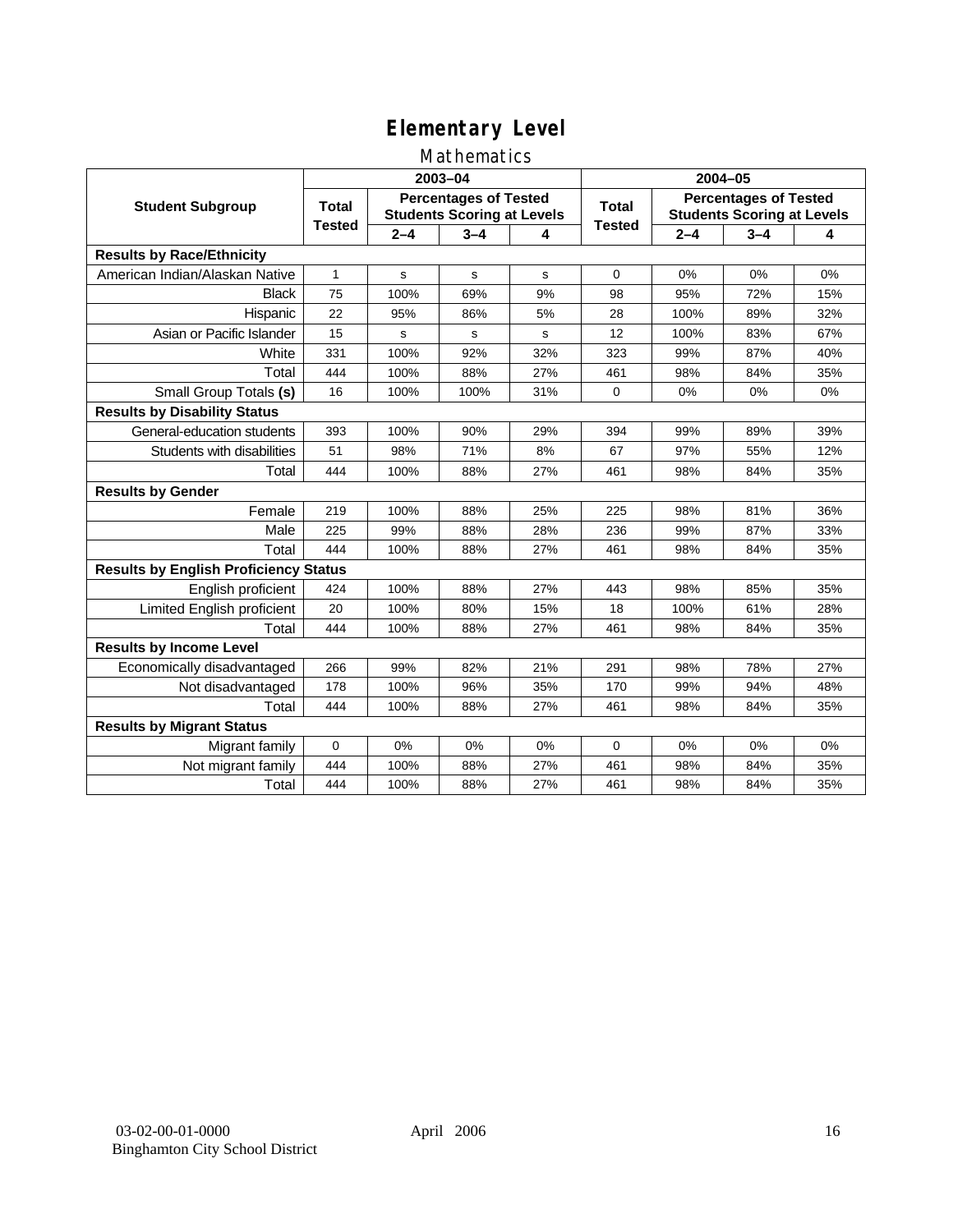### **Science**

|                                              | 2003-04                       |             |                                                                   |     | 2004-05                       |         |                                                                   |     |
|----------------------------------------------|-------------------------------|-------------|-------------------------------------------------------------------|-----|-------------------------------|---------|-------------------------------------------------------------------|-----|
| <b>Student Subgroup</b>                      | <b>Total</b><br><b>Tested</b> |             | <b>Percentages of Tested</b><br><b>Students Scoring at Levels</b> |     | <b>Total</b><br><b>Tested</b> |         | <b>Percentages of Tested</b><br><b>Students Scoring at Levels</b> |     |
|                                              |                               | $2 - 4$     | $3 - 4$                                                           | 4   |                               | $2 - 4$ | $3 - 4$                                                           | 4   |
| <b>Results by Race/Ethnicity</b>             |                               |             |                                                                   |     |                               |         |                                                                   |     |
| American Indian/Alaskan Native               | $\mathbf{1}$                  | $\mathbf s$ | $\mathbf s$                                                       | s   | $\mathbf 0$                   | 0%      | 0%                                                                | 0%  |
| <b>Black</b>                                 | 74                            | 99%         | 84%                                                               | 20% | 97                            | 93%     | 73%                                                               | 20% |
| Hispanic                                     | 21                            | 95%         | 67%                                                               | 14% | 29                            | 93%     | 76%                                                               | 38% |
| Asian or Pacific Islander                    | 15                            | s           | s                                                                 | s   | 12                            | 100%    | 75%                                                               | 58% |
| White                                        | 330                           | 100%        | 94%                                                               | 44% | 319                           | 98%     | 87%                                                               | 44% |
| Total                                        | 441                           | 99%         | 91%                                                               | 39% | 457                           | 96%     | 83%                                                               | 39% |
| Small Group Totals (s)                       | 16                            | 100%        | 100%                                                              | 44% | $\mathbf 0$                   | 0%      | 0%                                                                | 0%  |
| <b>Results by Disability Status</b>          |                               |             |                                                                   |     |                               |         |                                                                   |     |
| General-education students                   | 388                           | 99%         | 93%                                                               | 41% | 392                           | 97%     | 85%                                                               | 43% |
| Students with disabilities                   | 53                            | 100%        | 81%                                                               | 25% | 65                            | 95%     | 68%                                                               | 12% |
| Total                                        | 441                           | 99%         | 91%                                                               | 39% | 457                           | 96%     | 83%                                                               | 39% |
| <b>Results by Gender</b>                     |                               |             |                                                                   |     |                               |         |                                                                   |     |
| Female                                       | 217                           | 99%         | 90%                                                               | 37% | 225                           | 96%     | 81%                                                               | 40% |
| Male                                         | 224                           | 100%        | 92%                                                               | 40% | 232                           | 97%     | 85%                                                               | 38% |
| Total                                        | 441                           | 99%         | 91%                                                               | 39% | 457                           | 96%     | 83%                                                               | 39% |
| <b>Results by English Proficiency Status</b> |                               |             |                                                                   |     |                               |         |                                                                   |     |
| English proficient                           | 421                           | 99%         | 92%                                                               | 40% | 439                           | 96%     | 84%                                                               | 39% |
| Limited English proficient                   | 20                            | 100%        | 80%                                                               | 10% | 18                            | 100%    | 50%                                                               | 22% |
| Total                                        | 441                           | 99%         | 91%                                                               | 39% | 457                           | 96%     | 83%                                                               | 39% |
| <b>Results by Income Level</b>               |                               |             |                                                                   |     |                               |         |                                                                   |     |
| Economically disadvantaged                   | 265                           | 99%         | 88%                                                               | 31% | 288                           | 95%     | 77%                                                               | 28% |
| Not disadvantaged                            | 176                           | 100%        | 97%                                                               | 51% | 169                           | 98%     | 93%                                                               | 57% |
| Total                                        | 441                           | 99%         | 91%                                                               | 39% | 457                           | 96%     | 83%                                                               | 39% |
| <b>Results by Migrant Status</b>             |                               |             |                                                                   |     |                               |         |                                                                   |     |
| Migrant family                               | 0                             | 0%          | 0%                                                                | 0%  | $\mathbf 0$                   | 0%      | 0%                                                                | 0%  |
| Not migrant family                           | 441                           | 99%         | 91%                                                               | 39% | 457                           | 96%     | 83%                                                               | 39% |
| Total                                        | 441                           | 99%         | 91%                                                               | 39% | 457                           | 96%     | 83%                                                               | 39% |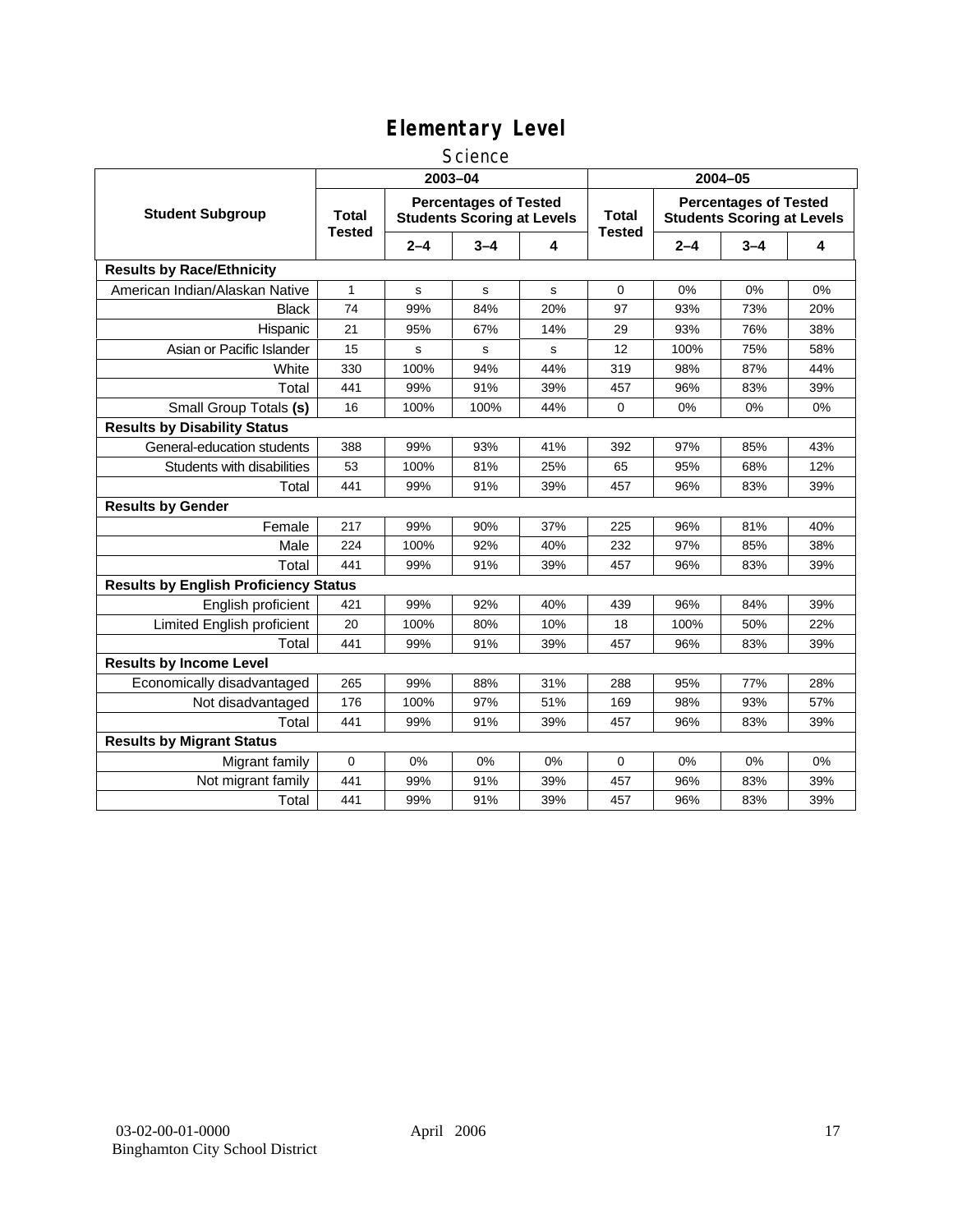## English Language Arts

|                                              |               |             | ັ<br>2003-04                                                      |     | 2004-05       |         |                                                                   |       |  |
|----------------------------------------------|---------------|-------------|-------------------------------------------------------------------|-----|---------------|---------|-------------------------------------------------------------------|-------|--|
| <b>Student Subgroup</b>                      | <b>Total</b>  |             | <b>Percentages of Tested</b><br><b>Students Scoring at Levels</b> |     | <b>Total</b>  |         | <b>Percentages of Tested</b><br><b>Students Scoring at Levels</b> |       |  |
|                                              | <b>Tested</b> | $2 - 4$     | $3 - 4$                                                           | 4   | <b>Tested</b> | $2 - 4$ | $3 - 4$                                                           | 4     |  |
| <b>Results by Race/Ethnicity</b>             |               |             |                                                                   |     |               |         |                                                                   |       |  |
| American Indian/Alaskan Native               | $\mathbf 0$   | 0%          | 0%                                                                | 0%  | $\mathbf 0$   | 0%      | 0%                                                                | 0%    |  |
| <b>Black</b>                                 | 92            | 89%         | 26%                                                               | 0%  | 91            | 90%     | 29%                                                               | 2%    |  |
| Hispanic                                     | 34            | 85%         | 26%                                                               | 0%  | 33            | 97%     | 39%                                                               | 3%    |  |
| Asian or Pacific Islander                    | 13            | 85%         | 54%                                                               | 8%  | 11            | 91%     | 73%                                                               | 27%   |  |
| White                                        | 312           | 95%         | 49%                                                               | 14% | 311           | 96%     | 53%                                                               | 14%   |  |
| Total                                        | 451           | 93%         | 43%                                                               | 10% | 446           | 95%     | 48%                                                               | 11%   |  |
| Small Group Totals (s)                       | $\mathbf 0$   | 0%          | 0%                                                                | 0%  | $\mathbf 0$   | 0%      | 0%                                                                | 0%    |  |
| <b>Results by Disability Status</b>          |               |             |                                                                   |     |               |         |                                                                   |       |  |
| General-education students                   | 354           | 97%         | 52%                                                               | 12% | 346           | 99%     | 59%                                                               | 14%   |  |
| Students with disabilities                   | 97            | 76%         | 8%                                                                | 1%  | 100           | 81%     | 9%                                                                | $0\%$ |  |
| Total                                        | 451           | 93%         | 43%                                                               | 10% | 446           | 95%     | 48%                                                               | 11%   |  |
| <b>Results by Gender</b>                     |               |             |                                                                   |     |               |         |                                                                   |       |  |
| Female                                       | 234           | 94%         | 47%                                                               | 13% | 203           | 95%     | 43%                                                               | 10%   |  |
| Male                                         | 217           | 92%         | 38%                                                               | 6%  | 243           | 94%     | 51%                                                               | 12%   |  |
| Total                                        | 451           | 93%         | 43%                                                               | 10% | 446           | 95%     | 48%                                                               | 11%   |  |
| <b>Results by English Proficiency Status</b> |               |             |                                                                   |     |               |         |                                                                   |       |  |
| English proficient                           | 448           | $\mathbf s$ | s                                                                 | s   | 445           | s       | s                                                                 | s     |  |
| Limited English proficient                   | 3             | $\mathbf s$ | s                                                                 | s   | 1             | s       | $\mathbf s$                                                       | s     |  |
| Total                                        | 451           | 93%         | 43%                                                               | 10% | 446           | 95%     | 48%                                                               | 11%   |  |
| <b>Results by Income Level</b>               |               |             |                                                                   |     |               |         |                                                                   |       |  |
| Economically disadvantaged                   | 241           | 89%         | 30%                                                               | 4%  | 259           | 93%     | 33%                                                               | 4%    |  |
| Not disadvantaged                            | 210           | 97%         | 58%                                                               | 17% | 187           | 97%     | 68%                                                               | 20%   |  |
| Total                                        | 451           | 93%         | 43%                                                               | 10% | 446           | 95%     | 48%                                                               | 11%   |  |
| <b>Results by Migrant Status</b>             |               |             |                                                                   |     |               |         |                                                                   |       |  |
| Migrant family                               | $\mathbf 0$   | 0%          | 0%                                                                | 0%  | 0             | 0%      | 0%                                                                | 0%    |  |
| Not migrant family                           | 451           | 93%         | 43%                                                               | 10% | 446           | 95%     | 48%                                                               | 11%   |  |
| Total                                        | 451           | 93%         | 43%                                                               | 10% | 446           | 95%     | 48%                                                               | 11%   |  |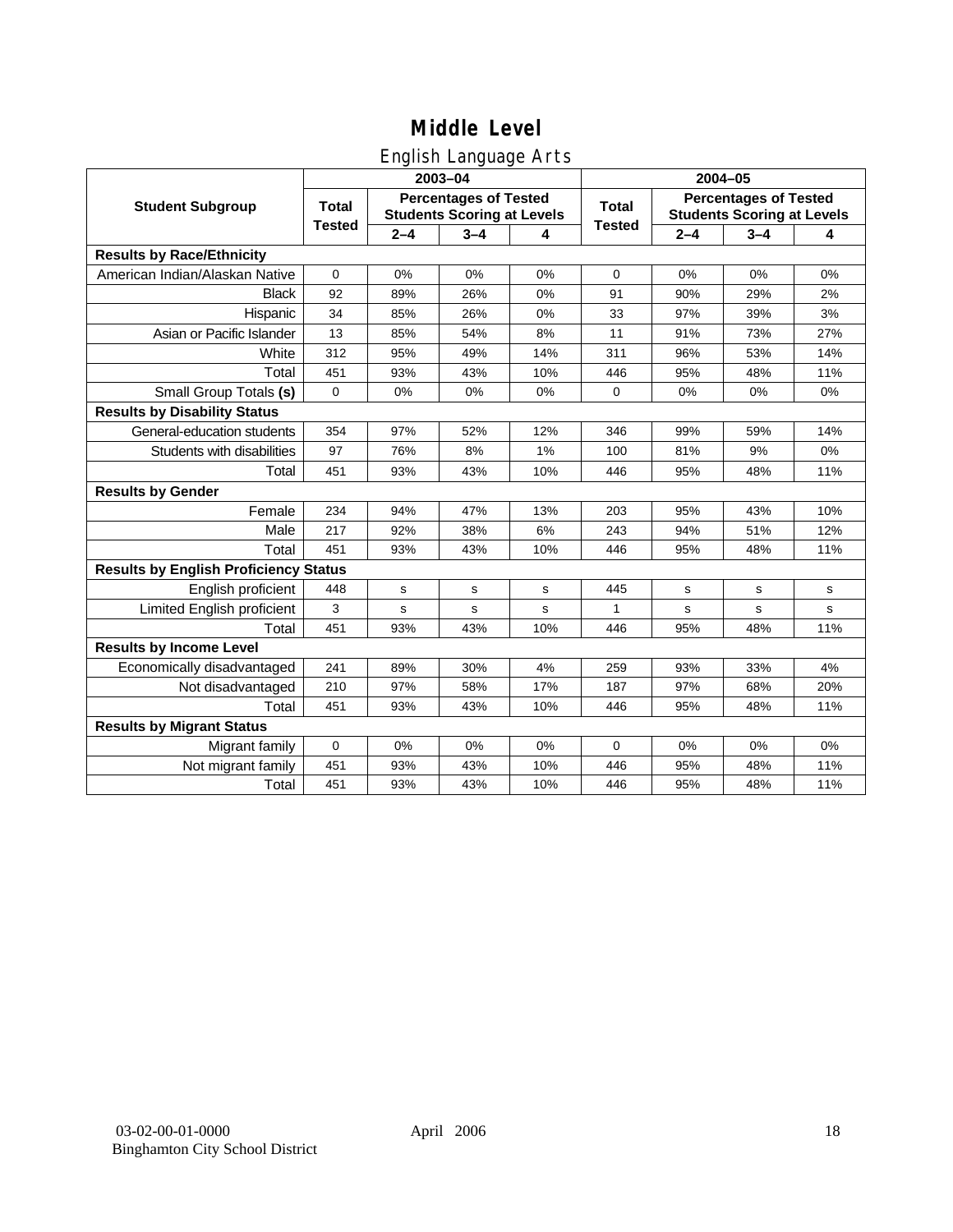### Mathematics

|                                              |               |         | 2003-04                                                           |     | 2004-05       |         |                                                                   |     |
|----------------------------------------------|---------------|---------|-------------------------------------------------------------------|-----|---------------|---------|-------------------------------------------------------------------|-----|
| <b>Student Subgroup</b>                      | <b>Total</b>  |         | <b>Percentages of Tested</b><br><b>Students Scoring at Levels</b> |     | Total         |         | <b>Percentages of Tested</b><br><b>Students Scoring at Levels</b> |     |
|                                              | <b>Tested</b> | $2 - 4$ | $3 - 4$                                                           | 4   | <b>Tested</b> | $2 - 4$ | $3 - 4$                                                           | 4   |
| <b>Results by Race/Ethnicity</b>             |               |         |                                                                   |     |               |         |                                                                   |     |
| American Indian/Alaskan Native               | $\mathbf 0$   | 0%      | 0%                                                                | 0%  | $\mathbf 0$   | 0%      | 0%                                                                | 0%  |
| <b>Black</b>                                 | 89            | 84%     | 46%                                                               | 7%  | 89            | 82%     | 42%                                                               | 1%  |
| Hispanic                                     | 33            | 85%     | 42%                                                               | 6%  | 35            | 80%     | 37%                                                               | 3%  |
| Asian or Pacific Islander                    | 14            | 93%     | 71%                                                               | 7%  | 12            | 75%     | 58%                                                               | 25% |
| White                                        | 328           | 91%     | 65%                                                               | 16% | 313           | 91%     | 60%                                                               | 9%  |
| Total                                        | 464           | 89%     | 60%                                                               | 13% | 449           | 88%     | 54%                                                               | 8%  |
| Small Group Totals (s)                       | $\mathbf 0$   | 0%      | 0%                                                                | 0%  | 0             | 0%      | 0%                                                                | 0%  |
| <b>Results by Disability Status</b>          |               |         |                                                                   |     |               |         |                                                                   |     |
| General-education students                   | 369           | 94%     | 69%                                                               | 16% | 356           | 94%     | 63%                                                               | 10% |
| Students with disabilities                   | 95            | 68%     | 22%                                                               | 2%  | 93            | 67%     | 20%                                                               | 0%  |
| Total                                        | 464           | 89%     | 60%                                                               | 13% | 449           | 88%     | 54%                                                               | 8%  |
| <b>Results by Gender</b>                     |               |         |                                                                   |     |               |         |                                                                   |     |
| Female                                       | 242           | 91%     | 64%                                                               | 14% | 209           | 85%     | 46%                                                               | 6%  |
| Male                                         | 222           | 87%     | 55%                                                               | 12% | 240           | 91%     | 61%                                                               | 9%  |
| Total                                        | 464           | 89%     | 60%                                                               | 13% | 449           | 88%     | 54%                                                               | 8%  |
| <b>Results by English Proficiency Status</b> |               |         |                                                                   |     |               |         |                                                                   |     |
| English proficient                           | 451           | 89%     | 60%                                                               | 13% | 436           | 89%     | 55%                                                               | 8%  |
| Limited English proficient                   | 13            | 85%     | 62%                                                               | 15% | 13            | 54%     | 31%                                                               | 0%  |
| Total                                        | 464           | 89%     | 60%                                                               | 13% | 449           | 88%     | 54%                                                               | 8%  |
| <b>Results by Income Level</b>               |               |         |                                                                   |     |               |         |                                                                   |     |
| Economically disadvantaged                   | 256           | 85%     | 48%                                                               | 6%  | 253           | 82%     | 41%                                                               | 4%  |
| Not disadvantaged                            | 208           | 94%     | 74%                                                               | 22% | 196           | 96%     | 71%                                                               | 13% |
| Total                                        | 464           | 89%     | 60%                                                               | 13% | 449           | 88%     | 54%                                                               | 8%  |
| <b>Results by Migrant Status</b>             |               |         |                                                                   |     |               |         |                                                                   |     |
| Migrant family                               | 0             | 0%      | 0%                                                                | 0%  | $\Omega$      | 0%      | 0%                                                                | 0%  |
| Not migrant family                           | 464           | 89%     | 60%                                                               | 13% | 449           | 88%     | 54%                                                               | 8%  |
| Total                                        | 464           | 89%     | 60%                                                               | 13% | 449           | 88%     | 54%                                                               | 8%  |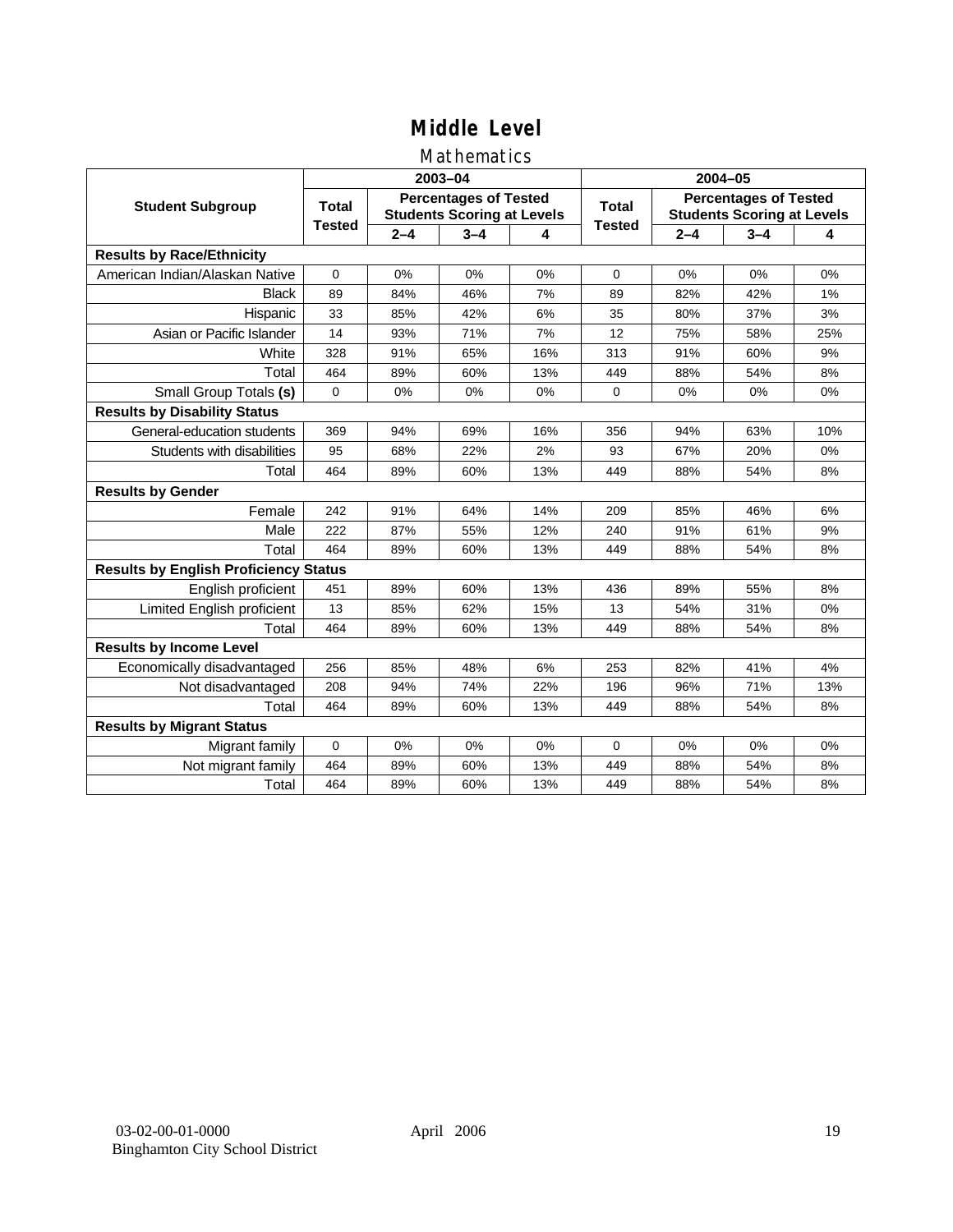### **Science**

|                                              |                 |         | 2003-04                                                           |                  | 2004-05       |         |                                                                   |     |
|----------------------------------------------|-----------------|---------|-------------------------------------------------------------------|------------------|---------------|---------|-------------------------------------------------------------------|-----|
| <b>Student Subgroup</b>                      | <b>Total</b>    |         | <b>Percentages of Tested</b><br><b>Students Scoring at Levels</b> |                  | <b>Total</b>  |         | <b>Percentages of Tested</b><br><b>Students Scoring at Levels</b> |     |
|                                              | <b>Tested</b>   | $2 - 4$ | $3 - 4$                                                           | 4                | <b>Tested</b> | $2 - 4$ | $3 - 4$                                                           | 4   |
| <b>Results by Race/Ethnicity</b>             |                 |         |                                                                   |                  |               |         |                                                                   |     |
| American Indian/Alaskan Native               | $\mathbf 0$     | 0%      | 0%                                                                | 0%               | $\Omega$      | 0%      | 0%                                                                | 0%  |
| <b>Black</b>                                 | 86              | 92%     | 66%                                                               | 17%              | 84            | 90%     | 58%                                                               | 14% |
| Hispanic                                     | 30              | 97%     | 63%                                                               | 13%              | 30            | 100%    | 63%                                                               | 10% |
| Asian or Pacific Islander                    | 14              | 100%    | 93%                                                               | $\overline{7\%}$ | 12            | 92%     | 75%                                                               | 42% |
| White                                        | 304             | 96%     | 87%                                                               | 40%              | 285           | 99%     | 86%                                                               | 40% |
| Total                                        | 434             | 95%     | 81%                                                               | 32%              | 411           | 97%     | 78%                                                               | 33% |
| Small Group Totals (s)                       | $\Omega$        | 0%      | 0%                                                                | 0%               | $\mathbf 0$   | 0%      | 0%                                                                | 0%  |
| <b>Results by Disability Status</b>          |                 |         |                                                                   |                  |               |         |                                                                   |     |
| General-education students                   | 344             | 97%     | 88%                                                               | 38%              | 328           | 99%     | 85%                                                               | 38% |
| Students with disabilities                   | $\overline{90}$ | 88%     | 53%                                                               | 11%              | 83            | 89%     | 52%                                                               | 10% |
| Total                                        | 434             | 95%     | 81%                                                               | 32%              | 411           | 97%     | 78%                                                               | 33% |
| <b>Results by Gender</b>                     |                 |         |                                                                   |                  |               |         |                                                                   |     |
| Female                                       | 230             | 95%     | 80%                                                               | 33%              | 184           | 97%     | 68%                                                               | 23% |
| Male                                         | 204             | 96%     | 83%                                                               | 32%              | 227           | 97%     | 86%                                                               | 40% |
| Total                                        | 434             | 95%     | 81%                                                               | 32%              | 411           | 97%     | 78%                                                               | 33% |
| <b>Results by English Proficiency Status</b> |                 |         |                                                                   |                  |               |         |                                                                   |     |
| English proficient                           | 421             | 95%     | 82%                                                               | 33%              | 401           | 97%     | 79%                                                               | 33% |
| Limited English proficient                   | $\overline{13}$ | 92%     | 54%                                                               | 15%              | 10            | 90%     | 30%                                                               | 0%  |
| Total                                        | 434             | 95%     | 81%                                                               | 32%              | 411           | 97%     | 78%                                                               | 33% |
| <b>Results by Income Level</b>               |                 |         |                                                                   |                  |               |         |                                                                   |     |
| Economically disadvantaged                   | 230             | 93%     | 72%                                                               | 19%              | 229           | 95%     | 66%                                                               | 20% |
| Not disadvantaged                            | 204             | 98%     | 92%                                                               | 48%              | 182           | 99%     | 93%                                                               | 48% |
| Total                                        | 434             | 95%     | 81%                                                               | 32%              | 411           | 97%     | 78%                                                               | 33% |
| <b>Results by Migrant Status</b>             |                 |         |                                                                   |                  |               |         |                                                                   |     |
| Migrant family                               | $\mathbf 0$     | 0%      | 0%                                                                | 0%               | 0             | 0%      | 0%                                                                | 0%  |
| Not migrant family                           | 434             | 95%     | 81%                                                               | 32%              | 411           | 97%     | 78%                                                               | 33% |
| Total                                        | 434             | 95%     | 81%                                                               | 32%              | 411           | 97%     | 78%                                                               | 33% |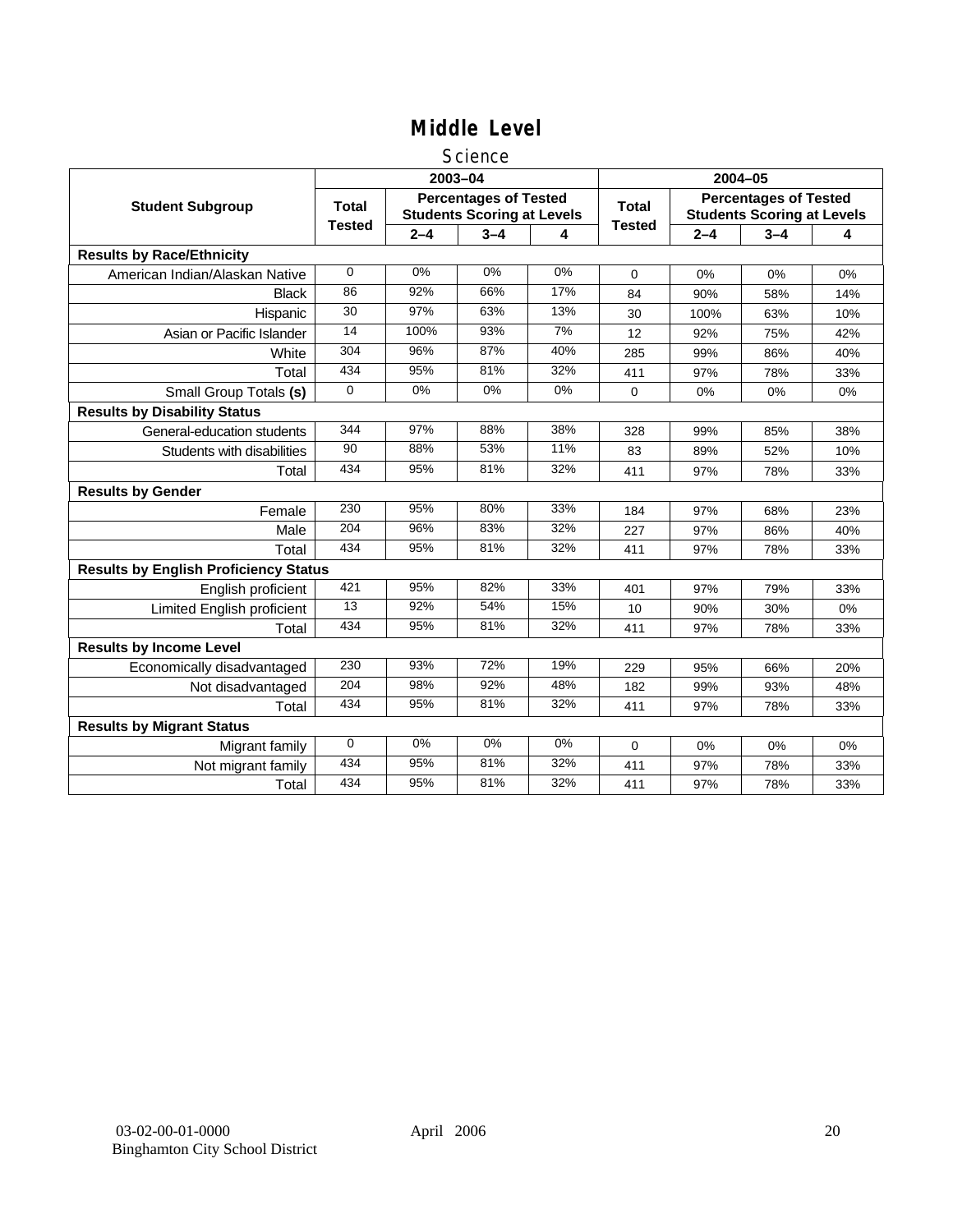### **2000 and 2001 High School Cohorts**

General-education students who first entered ninth grade in 2000 or 2001 must score 55 or higher on Regents English and mathematics examinations to graduate. During the phase-in of the Regents examination graduation requirements, all students (with district board of education approval) may qualify for a local diploma by earning a score of 55–64 on the required Regents examinations; a score of 65 or higher is required for a Regents diploma. Students with disabilities and certain students with a Section 504 Accommodation Plan may qualify for a local diploma by passing Regents competency tests. The data in these tables show the performance of the cohorts as of June  $30<sup>th</sup>$  of the fourth year after first entering grade 9.

#### **Performance on the English Assessment Requirement for Graduation**

|                                              | 2000 Cohort                  |                          |                |                   |                                  | 2001 Cohort     |                          |              |                   |                                  |
|----------------------------------------------|------------------------------|--------------------------|----------------|-------------------|----------------------------------|-----------------|--------------------------|--------------|-------------------|----------------------------------|
| <b>Student Subgroup</b>                      |                              | <b>Count of Students</b> |                |                   | <b>Percent</b><br><b>Meeting</b> |                 | <b>Count of Students</b> |              |                   | <b>Percent</b><br><b>Meeting</b> |
|                                              | <b>Students</b><br>in Cohort | by Score                 |                |                   |                                  | <b>Students</b> | by Score                 |              |                   |                                  |
|                                              |                              | <b>Regents</b>           |                | Pass-             | Gradu-                           | in              | <b>Regents</b>           |              | Pass-             | Gradua-                          |
|                                              |                              | $55 -$<br>64             | $65 -$<br>100  | ed<br><b>RCTs</b> | ation<br>Require-<br>ment        | <b>Cohort</b>   | $55 -$<br>64             | $65-$<br>100 | ed<br><b>RCTs</b> | tion<br>Require-<br>ment         |
| <b>Results by Race/Ethnicity</b>             |                              |                          |                |                   |                                  |                 |                          |              |                   |                                  |
| American Indian/Alaskan Native               | $\Omega$                     | $\mathbf 0$              | $\mathbf 0$    | 0                 | 0%                               | 0               | 0                        | $\mathbf 0$  | 0                 | 0%                               |
| <b>Black</b>                                 | 56                           | 4                        | 27             | $\mathbf{1}$      | 57%                              | 47              | $\overline{2}$           | 36           | $\mathbf{1}$      | 83%                              |
| Hispanic                                     | 17                           | $\overline{2}$           | 10             | $\mathbf{1}$      | 76%                              | 19              | $\overline{2}$           | 11           | $\mathbf{1}$      | 74%                              |
| Asian or Pacific Islander                    | 9                            | $\mathbf{1}$             | $\overline{7}$ | 0                 | 89%                              | 16              | 0                        | 12           | 0                 | 75%                              |
| White                                        | 314                          | 13                       | 251            | 9                 | 87%                              | 277             | 10                       | 235          | 4                 | 90%                              |
| Total                                        | 396                          | 20                       | 295            | 11                | 82%                              | 359             | 14                       | 294          | 6                 | 87%                              |
| Small Group Totals (s)                       | $\Omega$                     | $\Omega$                 | $\Omega$       | $\overline{0}$    | 0%                               | $\Omega$        | $\Omega$                 | 0            | 0                 | 0%                               |
| <b>Results by Disability Status</b>          |                              |                          |                |                   |                                  |                 |                          |              |                   |                                  |
| General-education students                   | 329                          | 13                       | 286            | 0                 | 91%                              | 309             | 11                       | 274          | 0                 | 92%                              |
| Students with disabilities                   | 67                           | $\overline{7}$           | 9              | 11                | 40%                              | 50              | 3                        | 20           | 6                 | 58%                              |
| Total                                        | 396                          | 20                       | 295            | 11                | 82%                              | 359             | 14                       | 294          | 6                 | 87%                              |
| <b>Results by Gender</b>                     |                              |                          |                |                   |                                  |                 |                          |              |                   |                                  |
| Female                                       | 196                          | 10 <sup>10</sup>         | 150            | 3                 | 83%                              | 177             | 3                        | 154          | $\Omega$          | 89%                              |
| Male                                         | 200                          | 10                       | 145            | 8                 | 82%                              | 182             | 11                       | 140          | 6                 | 86%                              |
| Total                                        | 396                          | 20                       | 295            | 11                | 82%                              | 359             | 14                       | 294          | 6                 | 87%                              |
| <b>Results by English Proficiency Status</b> |                              |                          |                |                   |                                  |                 |                          |              |                   |                                  |
| English proficient                           | 392                          | s                        | s              | s                 | s                                | 346             | 12                       | 290          | 4                 | 88%                              |
| Limited English proficient                   | 4                            | $\mathbf S$              | s              | s                 | s                                | 13              | $\overline{2}$           | 4            | 2                 | 62%                              |
| Total                                        | 396                          | 20                       | 295            | 11                | 82%                              | 359             | 14                       | 294          | 6                 | 87%                              |
| <b>Results by Income Level</b>               |                              |                          |                |                   |                                  |                 |                          |              |                   |                                  |
| Economically disadvantaged                   | 136                          | 12                       | 72             | 6                 | 66%                              | 127             | $\overline{7}$           | 89           | 6                 | 80%                              |
| Not disadvantaged                            | 260                          | 8                        | 223            | 5                 | 91%                              | 232             | $\overline{7}$           | 205          | 0                 | 91%                              |
| Total                                        | 396                          | 20                       | 295            | 11                | 82%                              | 359             | 14                       | 294          | 6                 | 87%                              |
| <b>Results by Migrant Status</b>             |                              |                          |                |                   |                                  |                 |                          |              |                   |                                  |
| Migrant family                               | 0                            | $\mathbf 0$              | $\Omega$       | 0                 | 0%                               | 0               | 0                        | $\Omega$     | 0                 | 0%                               |
| Not migrant family                           | 396                          | 20                       | 295            | 11                | 82%                              | 359             | 14                       | 294          | 6                 | 87%                              |
| Total                                        | 396                          | 20                       | 295            | 11                | 82%                              | 359             | 14                       | 294          | 6                 | 87%                              |

### **after Four Years of High School**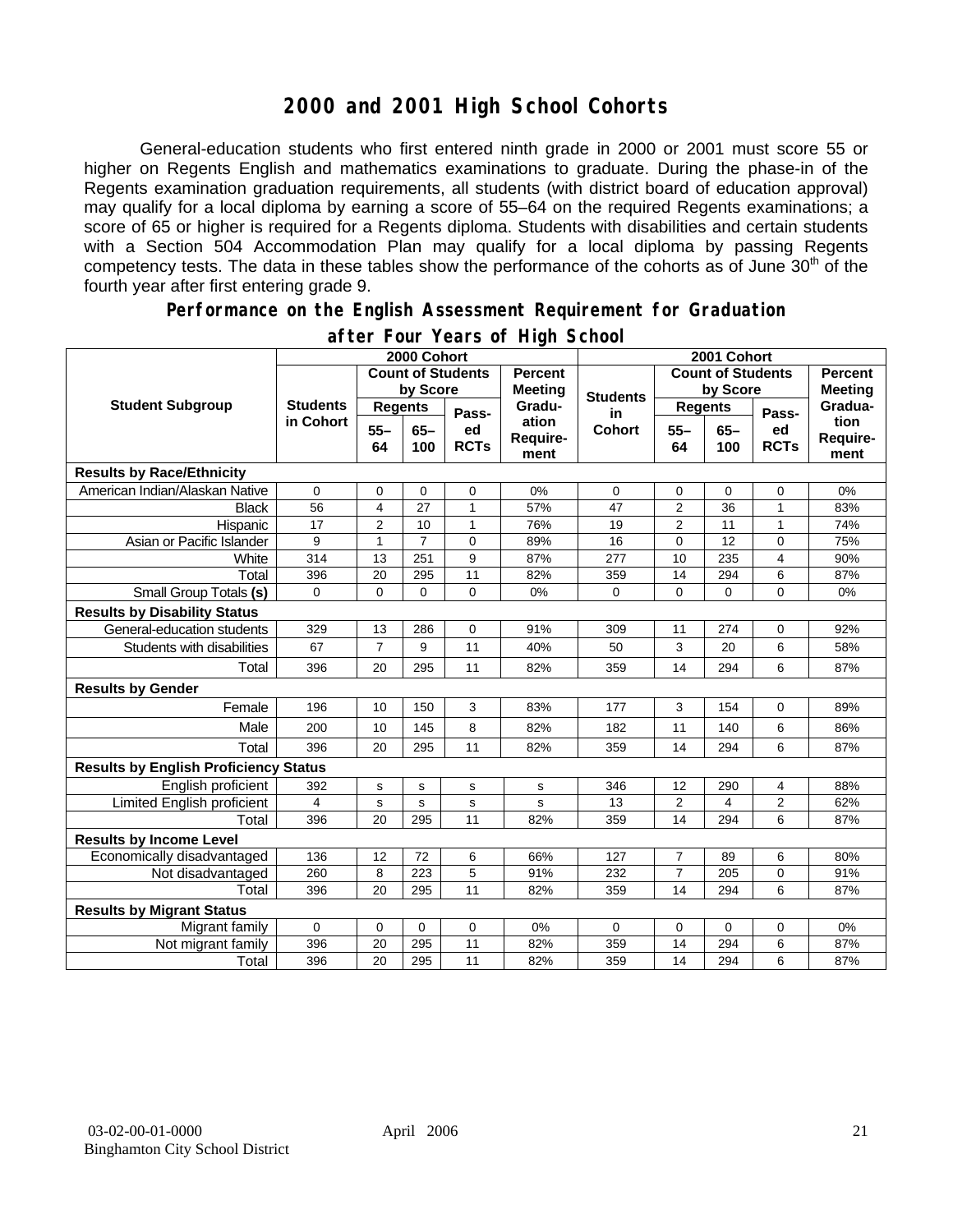### **Performance on the Mathematics Assessment Requirement for Graduation after Four Years of High School**

|                                              | ordduatholl artor roar roars o'r rhyn Sonool<br>2000 Cohort |                |             |             |                | 2001 Cohort         |                          |       |                |                |
|----------------------------------------------|-------------------------------------------------------------|----------------|-------------|-------------|----------------|---------------------|--------------------------|-------|----------------|----------------|
|                                              | <b>Count of Students</b>                                    |                |             |             | <b>Percent</b> |                     | <b>Count of Students</b> |       |                | <b>Percent</b> |
| <b>Student Subgroup</b>                      | <b>Students</b><br>in<br><b>Cohort</b>                      | by Score       |             |             | <b>Meeting</b> |                     | by Score                 |       |                | <b>Meeting</b> |
|                                              |                                                             | <b>Regents</b> |             |             | Gradu-         | <b>Students</b>     | <b>Regents</b>           |       |                | Gradua-        |
|                                              |                                                             | $55 -$         | $65 -$      | Pass-<br>ed | ation          | in<br><b>Cohort</b> | $55 -$                   | $65-$ | Pass-<br>ed    | tion           |
|                                              |                                                             | 64             | 100         | <b>RCTs</b> | Require-       |                     | 64                       | 100   | <b>RCTs</b>    | Require-       |
|                                              |                                                             |                |             |             | ment           |                     |                          |       |                | ment           |
| <b>Results by Race/Ethnicity</b>             |                                                             |                |             |             |                |                     |                          |       |                |                |
| American Indian/Alaskan Native               | $\Omega$                                                    | 0              | $\Omega$    | $\Omega$    | 0%             | 0                   | 0                        | 0     | 0              | 0%             |
| <b>Black</b>                                 | 56                                                          | 5              | 21          | 6           | 57%            | 47                  | $\overline{7}$           | 31    | 3              | 87%            |
| Hispanic                                     | 17                                                          | $\overline{2}$ | 9           | 4           | 88%            | 19                  | 4                        | 10    | $\mathbf{1}$   | 79%            |
| Asian or Pacific Islander                    | 9                                                           | 1              | 8           | $\Omega$    | 100%           | 16                  | 0                        | 14    | 1              | 94%            |
| White                                        | 314                                                         | 32             | 218         | 20          | 86%            | 277                 | 14                       | 231   | 10             | 92%            |
| Total                                        | 396                                                         | 40             | 256         | 30          | 82%            | 359                 | 25                       | 286   | 15             | 91%            |
| Small Group Totals (s)                       | 0                                                           | 0              | $\mathbf 0$ | 0           | 0%             | 0                   | $\mathbf 0$              | 0     | 0              | 0%             |
| <b>Results by Disability Status</b>          |                                                             |                |             |             |                |                     |                          |       |                |                |
| General-education students                   | 329                                                         | 38             | 248         | 3           | 88%            | 309                 | 22                       | 269   | 1              | 94%            |
| Students with disabilities                   | 67                                                          | $\overline{2}$ | 8           | 27          | 55%            | 50                  | 3                        | 17    | 14             | 68%            |
| Total                                        | 396                                                         | 40             | 256         | 30          | 82%            | 359                 | 25                       | 286   | 15             | 91%            |
| <b>Results by Gender</b>                     |                                                             |                |             |             |                |                     |                          |       |                |                |
| Female                                       | 196                                                         | 17             | 131         | 15          | 83%            | 177                 | 18                       | 138   | 6              | 92%            |
| Male                                         | 200                                                         | 23             | 125         | 15          | 82%            | 182                 | $\overline{7}$           | 148   | 9              | 90%            |
| Total                                        | 396                                                         | 40             | 256         | 30          | 82%            | 359                 | 25                       | 286   | 15             | 91%            |
| <b>Results by English Proficiency Status</b> |                                                             |                |             |             |                |                     |                          |       |                |                |
| English proficient                           | 392                                                         | s              | s           | $\mathbf s$ | $\mathbf s$    | 346                 | 23                       | 278   | 13             | 91%            |
| Limited English proficient                   | $\overline{4}$                                              | s              | s           | s           | s              | 13                  | $\overline{2}$           | 8     | $\overline{2}$ | 92%            |
| Total                                        | 396                                                         | 40             | 256         | 30          | 82%            | 359                 | 25                       | 286   | 15             | 91%            |
| <b>Results by Income Level</b>               |                                                             |                |             |             |                |                     |                          |       |                |                |
| Economically disadvantaged                   | 136                                                         | 13             | 69          | 17          | 73%            | 127                 | 15                       | 89    | 9              | 89%            |
| Not disadvantaged                            | 260                                                         | 27             | 187         | 13          | 87%            | 232                 | 10                       | 197   | 6              | 92%            |
| Total                                        | 396                                                         | 40             | 256         | 30          | 82%            | 359                 | 25                       | 286   | 15             | 91%            |
| <b>Results by Migrant Status</b>             |                                                             |                |             |             |                |                     |                          |       |                |                |
| Migrant family                               | $\mathbf 0$                                                 | 0              | 0           | 0           | 0%             | 0                   | 0                        | 0     | 0              | 0%             |
| Not migrant family                           | 396                                                         | 40             | 256         | 30          | 82%            | 359                 | 25                       | 286   | 15             | 91%            |
| Total                                        | 396                                                         | 40             | 256         | 30          | 82%            | 359                 | 25                       | 286   | 15             | 91%            |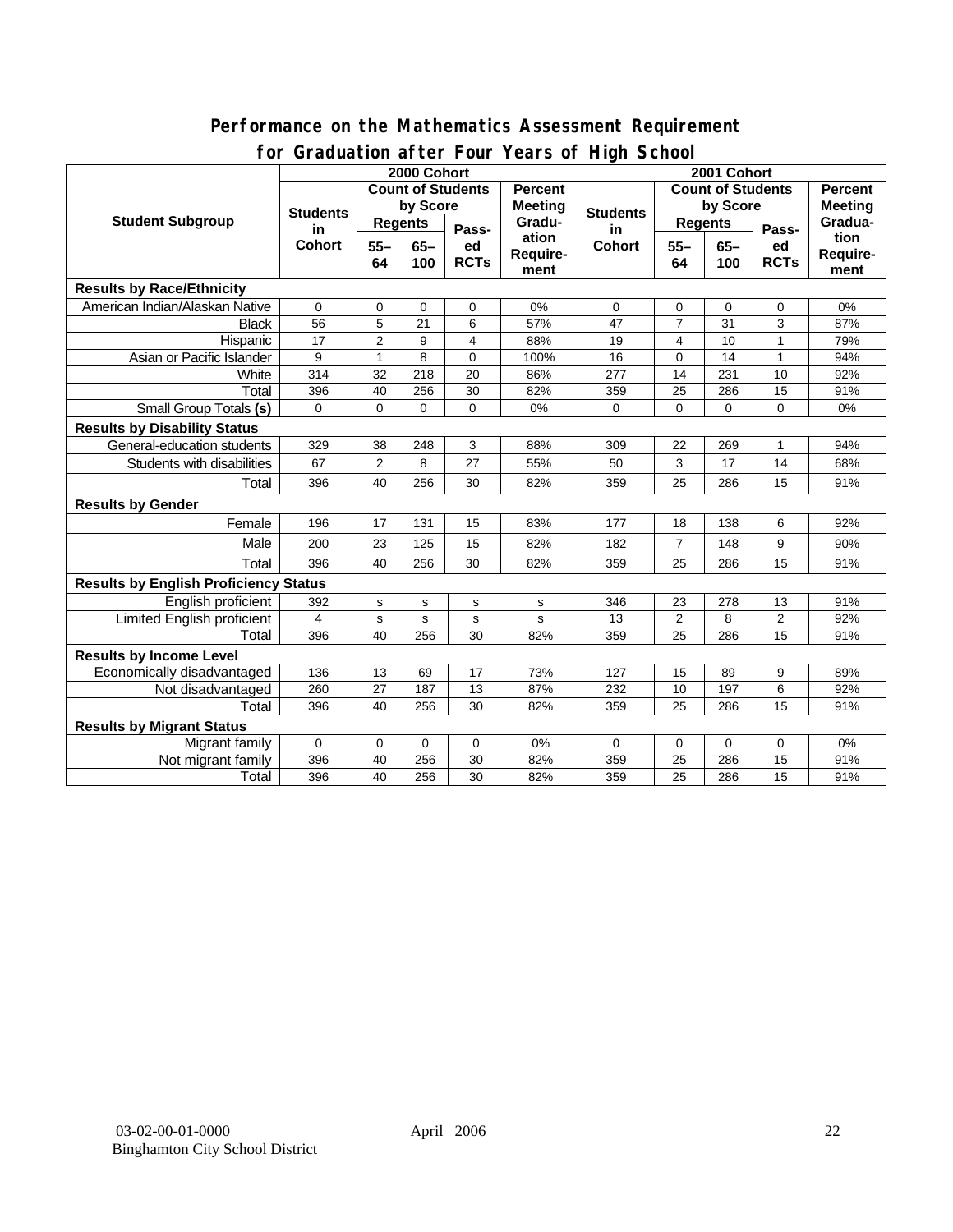## **Cohort Graduation Rates**

Students were counted as graduates if they earned a local diploma with or without a Regents endorsement by August 31<sup>st</sup> of the fourth year after first entering grade 9. The graduation-rate cohort includes students who transferred to general education development (GED) programs. These students were not counted in the district accountability cohort for English and mathematics.

|                                              | 1999 Cohort as of<br>August 31, 2003    |                    | 2000 Cohort as of<br><b>August 31, 2004</b> |                    |  |  |  |  |  |  |
|----------------------------------------------|-----------------------------------------|--------------------|---------------------------------------------|--------------------|--|--|--|--|--|--|
| <b>Student Subgroup</b>                      | <b>Graduation</b><br><b>Rate Cohort</b> | Graduation<br>Rate | <b>Graduation</b><br><b>Rate Cohort</b>     | Graduation<br>Rate |  |  |  |  |  |  |
| <b>Results by Race/Ethnicity</b>             |                                         |                    |                                             |                    |  |  |  |  |  |  |
| American Indian/Alaskan Native               | $\Omega$                                | 0%                 | $\Omega$                                    | 0%                 |  |  |  |  |  |  |
| <b>Black</b>                                 | 73                                      | 38%                | 69                                          | 36%                |  |  |  |  |  |  |
| Hispanic                                     | 21                                      | 24%                | 20                                          | 50%                |  |  |  |  |  |  |
| Asian or Pacific Islander                    | 19                                      | 95%                | 12                                          | 50%                |  |  |  |  |  |  |
| White                                        | 318                                     | 64%                | 353                                         | 68%                |  |  |  |  |  |  |
| Total                                        | 431                                     | 59%                | 454                                         | 62%                |  |  |  |  |  |  |
| Small Group Totals (s)                       | $\Omega$                                | 0%                 | 0                                           | 0%                 |  |  |  |  |  |  |
| <b>Results by Disability Status</b>          |                                         |                    |                                             |                    |  |  |  |  |  |  |
| General-education students                   | 392                                     | 64%                | 377                                         | 71%                |  |  |  |  |  |  |
| Students with disabilities                   | 39                                      | 3%                 | 77                                          | 19%                |  |  |  |  |  |  |
| Total                                        | 431                                     | 59%                | 454                                         | 62%                |  |  |  |  |  |  |
| <b>Results by Gender</b>                     |                                         |                    |                                             |                    |  |  |  |  |  |  |
| Female                                       | 220                                     | 61%                | 224                                         | 66%                |  |  |  |  |  |  |
| Male                                         | 211                                     | 56%                | 230                                         | 59%                |  |  |  |  |  |  |
| Total                                        | 431                                     | 59%                | 454                                         | 62%                |  |  |  |  |  |  |
| <b>Results by English Proficiency Status</b> |                                         |                    |                                             |                    |  |  |  |  |  |  |
| English proficient                           | 429                                     | s                  | 449                                         | 63%                |  |  |  |  |  |  |
| Limited English proficient                   | $\overline{2}$                          | s                  | 5                                           | 0%                 |  |  |  |  |  |  |
| Total                                        | 431                                     | 59%                | 454                                         | 62%                |  |  |  |  |  |  |
| <b>Results by Income Level</b>               |                                         |                    |                                             |                    |  |  |  |  |  |  |
| Economically disadvantaged                   | 107                                     | 56%                | 149                                         | 50%                |  |  |  |  |  |  |
| Not disadvantaged                            | 324                                     | 60%                | 305                                         | 68%                |  |  |  |  |  |  |
| Total                                        | 431                                     | 59%                | 454                                         | 62%                |  |  |  |  |  |  |
| <b>Results by Migrant Status</b>             |                                         |                    |                                             |                    |  |  |  |  |  |  |
| Migrant family                               | $\Omega$                                | $0\%$              | $\Omega$                                    | 0%                 |  |  |  |  |  |  |
| Not migrant family                           | 431                                     | 59%                | 454                                         | 62%                |  |  |  |  |  |  |
| Total                                        | 431                                     | 59%                | 454                                         | 62%                |  |  |  |  |  |  |